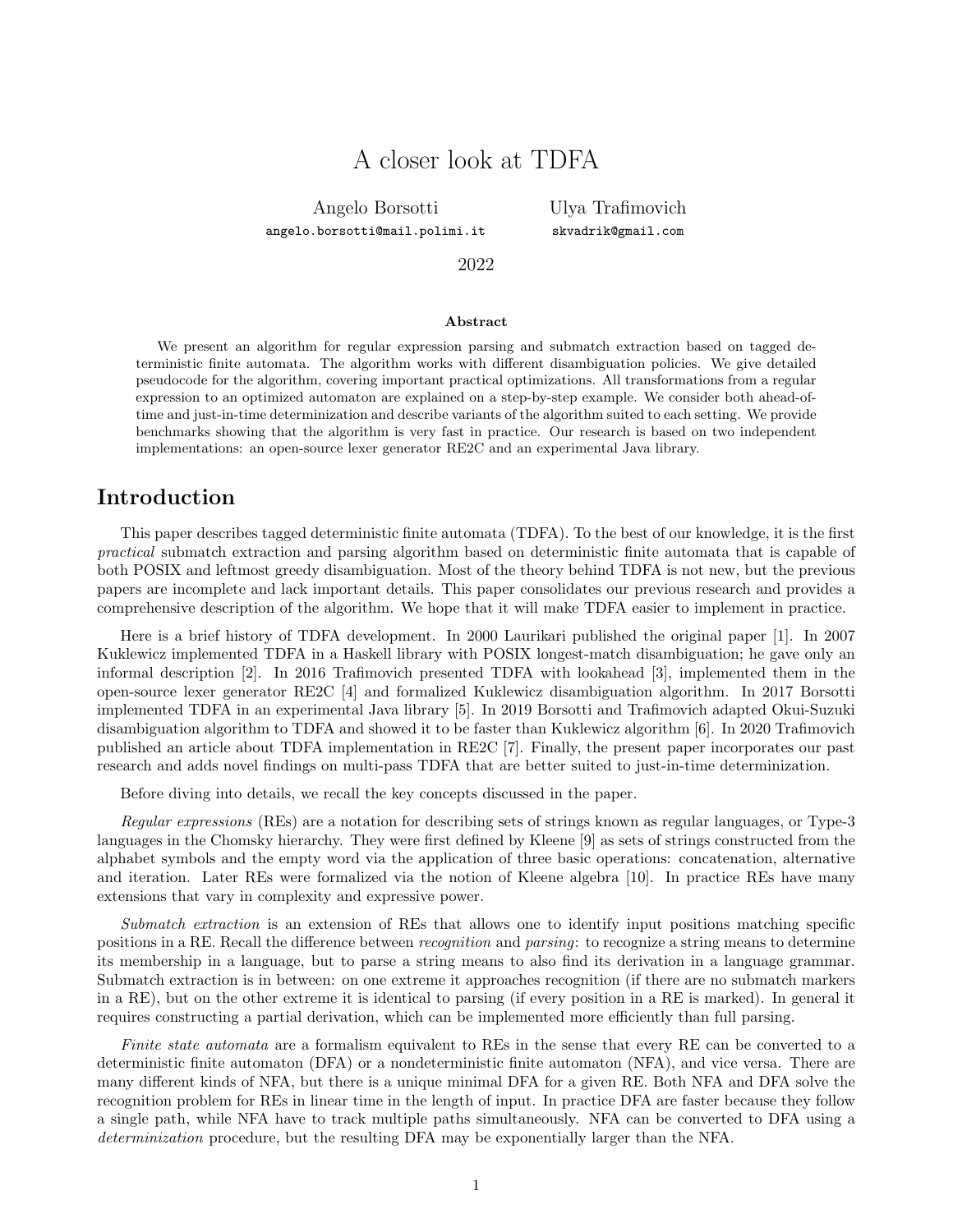Tags are submatch markers: they mark positions in a RE that should be mapped to offsets in the input string. When a RE is converted to an NFA, tags are placed on the NFA transitions. This effectively turns NFA into a nondeterministic finite-state transducer that rewrites symbolic strings into tagged strings (where tags are placed in-between symbols, marking submatch boundaries). Conversion from a RE to a tagged NFA is natural if NFA mirrors the structure of RE, as in the case of Thompson's construction.

Determinization of a tagged NFA is problematic, because in a DFA multiple NFA paths are collapsed into one, causing conflicts when the same tag has different values on different NFA paths. To keep track of all possible tag values, a DFA is augmented with *registers* and *operations* on transitions that update register values. The number of registers and operations depends only on the RE structure and tag density, but not on the input string, therefore it adds only a constant overhead to the DFA execution. We describe techniques that reduce redundant operations and minimize the overhead in practice.

Ambiguity is yet another problem for submatch extraction; it means the existence of multiple different parse trees for the same input. Ambiguity should not be confused with non-determinism, which means the existence of multiple possibilities during matching that get canceled as more input is consumed; ambiguity is a property of a RE. One way to resolve it is a disambiguation policy, the most notable examples being the leftmost-greedy and the longest-match (POSIX) policies. TDFA can work with both policies, and there is no runtime overhead on disambiguation — it is built into TDFA structure. Some RE engines provide other ways to resolve ambiguity, such as user-defined precedence rules, but these are ad-hoc, error-prone and often difficult to reason about.

RE engines based on DFA can be divided in two groups: those using *ahead-of-time* (AOT) determinization (e.g. lexer generators) and those using just-in-time (JIT) determinization (e.g. runtime libraries). The former can spend considerable amount of time on preprocessing, but the latter face a tradeoff between the time spent on preprocessing and the time spent on matching. Therefore it makes sense to use different variants of the algorithm in each case. We describe single-pass TDFA that are a natural fit for ahead-of-time determinization, and multi-pass TDFA that are better suited to just-in-time determinization.

In practice performance of a matching algorithm depends on the representation of results. The most generic representation is a parse tree; it precisely reflects a derivation. A more lightweight representation is a list of offsets or a single offset per submatch position in a RE (the latter is used in the POSIX regexec function). Another representation, more suitable for transducers, is a tagged string  $-$  a sequence of input symbols interspersed with tags. If a RE contains tags for every subexpression, then it is possible to reconstruct a parse tree from offset lists or a tagged string (a procedure is given in [6], section 6). TDFA can be used with all the above representations, but it is more natural to use offsets with single-pass TDFA and tagged strings with multi-pass TDFA.

The rest of the paper is structured as follows. Section 1 defines REs and their conversion to nondeterministic automata. Section 2 defines TDFA and determinization. Section 3 describes optimizations and practical implementation details. Section 4 describes multi-pass TDFA and their application to just-in-time determinization. Section 5 provides benchmarks and comparison with other algorithms. Section 6 contains conclusions, and section 7 contains ideas for future work.

## Conventions

In this paper we use *pseudocode* rather than formal mathematical notation to describe algorithms. We focus on the practical side, because we want to encourage TDFA implementation in real-world programs. The most theoretically challenging part of the algorithm (POSIX disambiguation) is formalized in our previous paper [6], and the core of the algorithm is based on the well-known idea of determinization via powerset construction that does not need a formal introduction.

In the pseudocode, we try to balance between formality and clarity. We omit the definitions of basic operations on data structures, such as "append to a list" or "push on stack". We sometimes use set notation with predicates, and sometimes prefer explicit loops that iterate over the elements of a set. To reduce verbosity, we assume that function arguments are passed by reference and modifications to them are visible in the calling function (although some functions have explicit return values).

All algorithms presented here are implemented in the open-source lexer generator RE2C and are known to work in practice.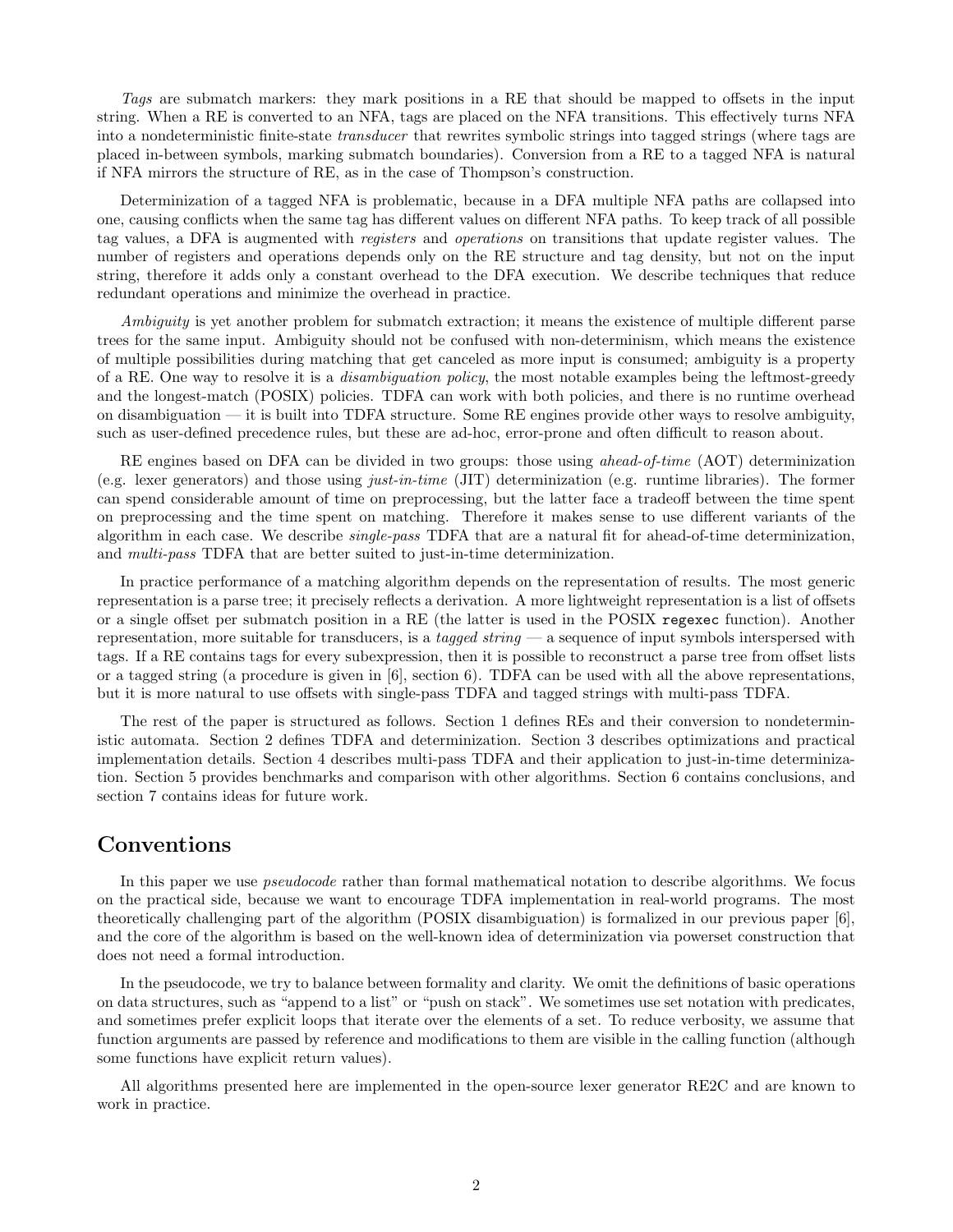## 1 TNFA

In this section we define regular expressions, their conversion to nondeterministic automata and matching.

**Definition 1.** Regular expressions (REs) over finite alphabet  $\Sigma$  are:

- 1. Empty RE  $\epsilon$ , unit RE  $a \in \Sigma$  and tag  $t \in \mathbb{N}$ .
- 2. Alternative  $e_1|e_2$ , concatenation  $e_1e_2$  and repetition  $e_1^{n,m}$   $(0 \le n \le m \le \infty)$  where  $e_1$  and  $e_2$  are REs over  $\Sigma$ .

Tags mark submatch positions in REs. Unlike capturing parentheses, tags are not necessarily paired. Capturing groups can be represented with tags, but the correspondence may be more complex than a pair of tags per group, e.g. POSIX capturing groups require additional hierarchical tags [6].

Generalized repetition  $e^{n,m}$  can be bounded  $(m < \infty)$  or unbounded  $(m = \infty)$ . Unbounded repetition  $e^{0,\infty}$ is the canonical Kleene iteration, shortened as e ∗ . Bounded repetition is usually desugared via concatenation, but we avoid desugaring as it may duplicate tags and change submatch semantics in a RE.

**Definition 2.** Tagged Nondeterministic Finite Automaton (TNFA) is a structure  $(\Sigma, T, Q, q_0, q_f, \Delta)$ , where:

- $\Sigma$  is a finite set of symbols (alphabet)
- T is a finite set of tags
- $Q$  is a finite set of states with initial state  $q_0$  and final state  $q_f$
- $\Delta$  is a transition relation that contains transitions of two kinds:
	- transitions on alphabet symbols  $(q, a, p)$  where  $q, p \in Q$  and  $a \in \Sigma$

optionally tagged  $\epsilon$ -transitions with priority  $(q, i, t, p)$  where  $q, p \in Q$ ,  $i \in \mathbb{N}$  and  $t \in T \cup \overline{T} \cup {\epsilon}$ 

TNFA is in essence a non-deterministic finite state transducer with input alphabet  $\Sigma$  and output alphabet  $\Sigma \cup T \cup \overline{T}$ .  $\overline{T} = \{-t \mid t \in T\}$  is the set of all negative tags which represent the absence of match: they appear whenever there is a way to bypass a tagged subexpression in a RE, such as alternative or repetition with zero lower bound. Negative tags serve a few purposes: they prevent propagation of stale submatch values from one iteration to another, they spares the need to initialize tags, and they are needed for POSIX disambiguation [6]. Priorities are used for transition ordering during  $\epsilon$ -closure construction.

Algorithm 2 on page 4 shows TNFA construction: it performs top-down structural recursion on a RE, passing the final state on recursive descent into subexpressions and using it to connect subautomata. This is similar to Thompson's construction, except that non-essential  $\epsilon$ -transitions are removed and tagged transitions are added. The resulting automaton mirrors the structure of RE and preserves submatch information and ambiguity in it.

| simulation $((\Sigma, T, Q, q_0, q_f, \Delta), a_1 \dots a_n)$                     | $epsilon(C, \Delta, q_f, k)$                                      |
|------------------------------------------------------------------------------------|-------------------------------------------------------------------|
| 1 $m_0$ : vector of offsets of size  T                                             | 11 $C'$ : empty sequence of configurations                        |
| 2 $C = \{(q_0, m_0)\}\$                                                            | 12 for $(q, m)$ in C in reverse order do                          |
| 3 for $k = \overline{1, n}$ do                                                     | push $(q, m)$ on stack<br>13                                      |
| $C = epsilon\_closure(C, \Delta, q_f, k)$<br>$\overline{4}$                        | while stack is not empty do<br>14                                 |
| $C = step\_on\_symbol(C, \Delta, a_k)$<br>5                                        | pop $(q, m)$ from stack<br>15                                     |
| if $C = \emptyset$ then return $\emptyset$<br>6                                    | append $(q,m)$ to $C'$<br>16                                      |
| 7 $C = epsilon\_closure(C, \Delta, q_f, n)$                                        | for each $(q, i, t, p) \in \Delta$ ordered by priority i do<br>17 |
| 8 if $\exists (q,m)$ in $C \mid q = q_f$ then return m                             | if $t > 0$ then $m[t] = k$<br>18                                  |
| 9 else return $\varnothing$                                                        | else $m[-t] = n$<br>19                                            |
|                                                                                    | <b>if</b> configuration with state p is not in $C'$ then<br>20    |
|                                                                                    | push $(p, m)$ on stack<br>21                                      |
| $step\_on\_symbol(C, \Delta, a)$                                                   | 22 return $\{(q,m) \text{ in } C' \mid q = q_f \text{ or }$       |
| 10 <b>return</b> $\{(p,m)   (q,m) \text{ in } C \text{ and } (q,a,p) \in \Delta\}$ | $\exists (q, a, \_) \in \Delta$ where $a \in \Sigma$ }<br>23      |

Algorithm 1: TNFA simulation.

Algorithm 1 defines TNFA simulation on a string. It starts with a single configuration  $(q_0, m_0)$  consisting of the initial state  $q_0$  and an empty vector of tag values, and loops over the input symbols until all of them are matched or the configuration set becomes empty, indicating match failure. At each step the algorithm constructs  $\epsilon$ -closure of the current configuration set, updating tag values along the way, and steps on transitions labeled with the current input symbol. Finally, if all symbols have been matched and there is a configuration with the final state  $q_f$ , the algorithm terminates successfully and returns the final vector of tag values. Otherwise it returns a failure. The algorithm uses leftmost greedy disambiguation; POSIX disambiguation is more complex and requires a different  $\epsilon$ -closure algorithm [6]. Figure 1 in section 2 shows an example of TNFA simulation.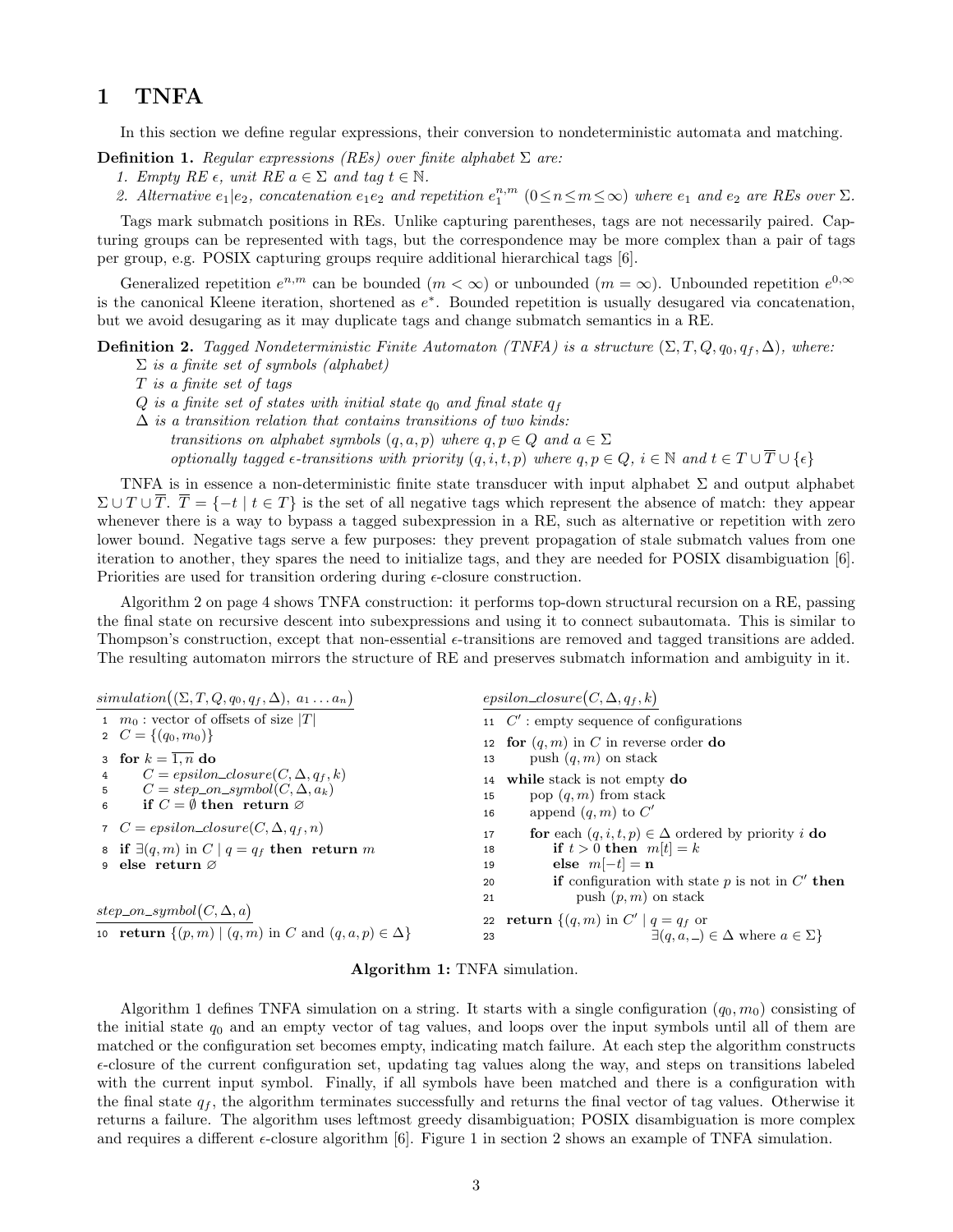$\textit{tnfa}(e, q_f)$ 1 if  $e = \epsilon$  then 2 return  $(\Sigma, \emptyset, \{q_f\}, q_f, q_f, \emptyset)$ 3 else if  $e = a \in \Sigma$  then 4 return  $(\Sigma, \emptyset, \{q_0, q_f\}, q_0, q_f, \{(q_0, a, q_f)\})$ 5 else if  $e = t \in \mathbb{N}$  then 6 return  $(\Sigma, \{t\}, \{q_0, q_f\}, q_0, q_f, \{(q_0, 1, t, q_f)\})$ 7 else if  $e = e_1 \cdot e_2$  then 8  $(\Sigma, T_2, Q_2, q_2, q_f, \Delta_2) = \text{tnfa}(e_2, q_f)$ 9  $(\Sigma, T_1, Q_1, q_1, q_2, \Delta_1) = \text{tnfa}(e_1, q_2)$ 10 return  $(\Sigma, T_1 \cup T_2, Q_1 \cup Q_2, q_1, q_f, \Delta_1 \cup \Delta_2)$ 11 else if  $e = e_1 \mid e_2$  then 12  $(\Sigma, T_2, Q_2, q_2, q_f, \Delta_2) = \text{tr} f a(e_2, q_f)$ 13  $(\Sigma, T_2, Q'_2, q'_2, q_f, \Delta'_2) = ntags(T_2, q_f)$ 14  $(\Sigma, T_1, Q_1, q_1, q'_2, \Delta_1) = \text{tnfa}(e_2, q'_2)$ 15  $(\Sigma, T_1, Q'_1, q'_1, q_2, \Delta'_1) = ntags(T_1, q_2)$ 16  $Q = Q_1 \cup Q'_1 \cup Q_2 \cup Q'_2 \cup \{q_0\}$ 17  $\Delta = \Delta_1 \cup \Delta'_1 \cup \Delta_2 \cup \Delta'_2 \cup \{(q_0, 1, \epsilon, q_1), (q_0, 2, \epsilon, q'_1)\}\$ 18 return  $(\Sigma, T_1 \cup T_2, Q, q_0, q_f, \Delta)$ 19 else if  $e = e_1^{n,m} \mid_{1 < n \le m \le \infty}$  then 20  $(\Sigma, T_1, Q_1, q_2, q_f, \Delta_1) = \text{tnfa}(e_1^{n-1, m-1}, q_f)$ 21  $(\Sigma, T_2, Q_2, q_1, q_2, \Delta_2) = \text{trf}a(e_1, q_2)$ 22 return  $(\Sigma, T_1 \cup T_2, Q_1 \cup Q_2, q_1, q_f, \Delta_1 \cup \Delta_2)$ 23 else if  $e = e_1^{1,m} \mid_{1 \leq m \leq \infty}$  then 24 if  $m = 1$  then return  $\text{tnfa}(e_1, q_f)$ 25  $(\Sigma, T_1, Q_1, q_1, q_f, \Delta_1) = \text{tnfa}(e_1^{1, m-1}, q_f)$ 26  $(\Sigma, T_2, Q_2, q_0, q_2, \Delta_2) = \text{tnfa}(e_1, q_1)$ 27  $\Delta = \Delta_1 \cup \Delta_2 \cup \{(q_1, 1, \epsilon, q_f), (q_1, 2, \epsilon, q_2)\}\$ 28 return  $(\Sigma, T_1 \cup T_2, Q_1 \cup Q_2, q_0, q_f, \Delta)$ 29 else if  $e = e_1^{0,m}$  then 30  $(\Sigma, T_1, Q_1, q_1, q_f, \Delta_1) = \text{tnfa}(e_1^{1,m}, q_f)$ 31  $(\Sigma, T_1, Q'_1, q'_1, q_f, \Delta'_1) = n \text{tags}(T_1, q_f)$ 32  $Q = Q_1 \cup Q'_1 \cup \{q_0\}$ 33  $\Delta = \Delta_1 \cup \Delta'_1 \cup \{(q_0, 1, \epsilon, q_1), (q_0, 2, \epsilon, q'_1)\}$ 34 return  $(\Sigma, T_1, Q, q_0, q_f, \Delta)$ 35 else if  $e = e_1^{1,\infty}$  then 36  $(\Sigma, T_1, Q_1, q_0, q_1, \Delta_1) = \text{tnfa}(e_1, q_1)$ 37  $Q = Q_1 \cup \{q_f\}$ 38  $\Delta = \Delta_1 \cup \{(q_1, 1, \epsilon, q_0), (q_1, 2, \epsilon, q_f)\}\$ 39 return  $(\Sigma, T_1, Q, q_0, q_f, \Delta)$  $ntags(T, q_f)$ 



42  $\Delta = \{(q_{i-1}, 1, -t_i, q_i)\}_{i=1}^n$ 

43 return  $(\Sigma, T, Q, q_0, q_f, \Delta)$ 

### $\left(\overline{q_f}\right)$

$$
tnfa(\epsilon, q_f)
$$

$$
a/\epsilon
$$

$$
(q_0)
$$
  

$$
tnfa(a, q_f) |_{a \in \Sigma}
$$

$$
\underbrace{q_0} \qquad \qquad 1/t \qquad \qquad \underbrace{q_f}
$$

 $trif\ a(t, q_f) \mid_{t \in \mathbb{N}}$ 



### Algorithm 2: TNFA construction.

 $ntags(T, q_f)$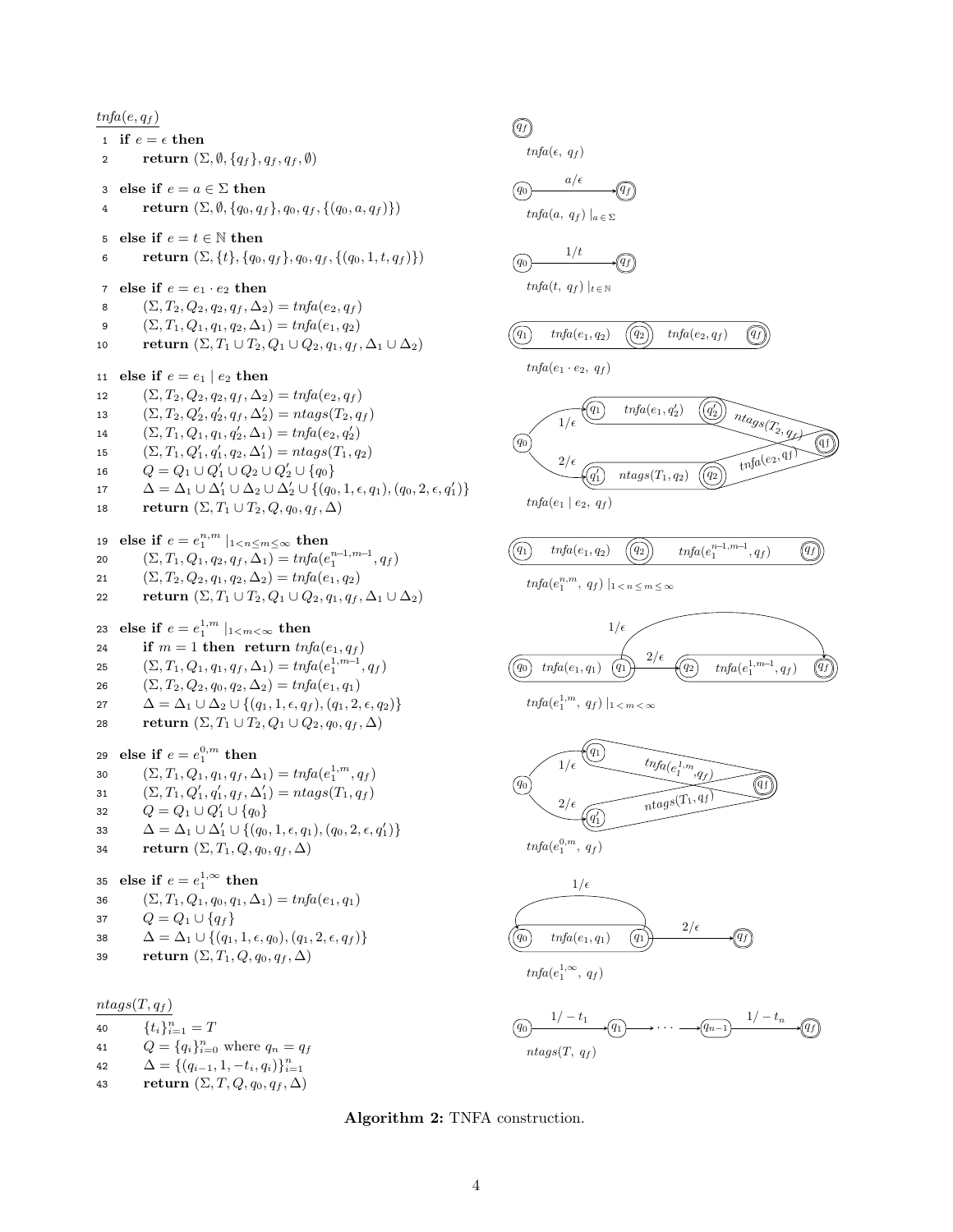## 2 TDFA

In this section we define TDFA and show how to convert TNFA to TDFA.

**Definition 3.** Tagged Deterministic Finite Automaton (TDFA) is a structure  $(\Sigma, T, S, S_f, s_0, R, R_f, \delta, \varphi)$ , where:

 $\Sigma$  is a finite set of symbols (alphabet) T is a finite set of tags S is a finite set of states with initial state  $s_0$  and a subset of final states  $S_f \subseteq S$ R is a finite set of registers with a subset of final registers  $R_f$  (one per tag)  $\delta: S \times \Sigma \to S \times \mathbb{O}^*$  is a transition function  $\varphi: S_f \to \mathbb{O}^*$  is a final function

where  $\mathbb O$  is a set of register operations of the following types: set register i to nil or to the current position:  $i \leftarrow v$ , where  $v \in \{\mathbf{n}, \mathbf{p}\}\$ copy register j to register  $i: i \leftarrow j$ copy register j to register i and append history:  $i \leftarrow j \cdot h$ , where h is a string over  $\{n, p\}$ 

Compared to an ordinary DFA, TDFA is extended with a set of tags  $T$ , a set of registers  $R$  with one final register per tag, and register operations that are attributed to transitions and final states (the  $\delta$  and  $\varphi$  functions). O<sup>∗</sup> denotes the set of all sequences of operations over O. Operations can be of three types: set, copy, append. Set operations are used for single-valued tags (those represented with a single offset), append operations are used for multi-valued tags (those represented with an offset list), and copy operations are used for all tags. The decision which tags are single-valued and which ones are multi-valued is arbitrary and individual for each tag (it may be, but does not have to be based on whether the tag is under repetition). Register values are denoted by special symbols **n** and **p**, which mean *nil* and the *current position* (offset from the beginning of the input string).

Recall the canonical determinization algorithm that is based on powerset construction: NFA is simulated on all possible strings, and the subset of NFA states at each step of the simulation forms a new DFA state, which is either mapped to an existing identical state or added to the growing set of DFA states. Since the number of different subsets of NFA states is finite, determinization eventually terminates. The presence of tags complicates things: it is necessary to track tag values, which depend on the offset that increases at every step. This makes the usual powerset construction impossible: DFA states augmented with tag values are different and cannot be mapped. As a result the set of states grows indefinitely and determinization does not terminate. To address this problem, Laurikari used indirection: instead of storing tag values in TDFA states, he stored value locations registers. As long as two TDFA states have the same registers, the actual values in registers do not matter: they change dynamically at runtime (during TDFA execution), but they do not affect TDFA structure. A similar approach was used by Grathwohl [8], who described it as splitting the information contained in a value into static and dynamic parts. The indirection is not free: it comes at the cost of runtime operations that update register values. But it solves the termination problem, as the required number of registers is finite, unlike the number of possible register values.

From the standpoint of determinization, a TDFA state is a pair. The first component is a set of configurations  $(q, r, l)$  where q is a TNFA state, r is a vector of registers (one per tag) and l is a sequence of tags. Unlike TNFA simulation that updates tag values immediately when it encounters a tagged transition, determinization delays the application of tags until the next step. It records tag sequences along TNFA paths in the  $\epsilon$ -closure, but instead of applying them to the current transition, it stores them in configurations of the new TDFA state and later applies them to the outgoing transitions. This allows filtering tags by the lookahead symbol: configurations that have no TNFA transitions on the lookahead symbol do not contribute any register operations to TDFA transition on that symbol. The use of the lookahead symbol is what distinguishes  $TDFA(1)$  from  $TDFA(0)$  [3]; it considerably reduces the number of operations and registers. During  $\epsilon$ -closure construction configurations are extended to four components  $(q, r, h, l)$  where h is the sequence of tags inherited from the origin TDFA state and l is the new sequence constructed by the  $\epsilon$ -closure.

The second component of TDFA state is precedence information. It is needed for ambiguity resolution: if some TNFA state in the  $\epsilon$ -closure can be reached by different paths, one path must be preferred over the others. This affects submatch extraction, as the paths may have different tags. The form of precedence information depends on the disambiguation policy. We keep the details scoped to functions  $precedence, step\_on\_symbol$ and epsilon\_closure, so that algorithm 3 can be adapted to different policies without the need to change its structure. In the case of leftmost greedy policy precedence information is an order on configurations, represented by precedence as a vector of TNFA states: step\_on\_symbol uses it to construct the initial closure, and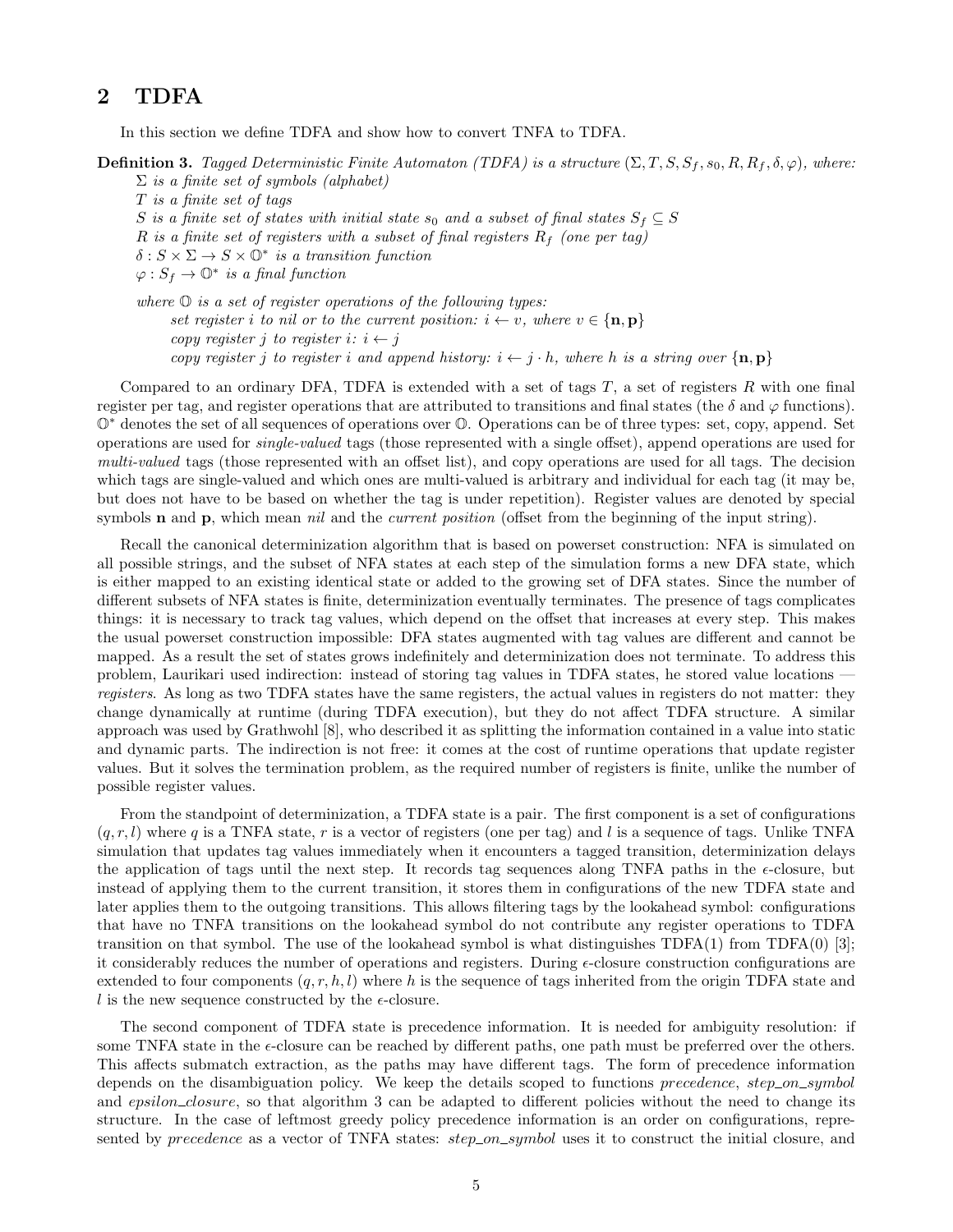$determinization(\Sigma, T, Q, q_0, q_f, \Delta)$ 

- 1  $S, S_f$ : empty sets of states
- 2  $\delta$ : undefined transition function
- 3  $\varphi$  : undefined final function
- 4  $r_0 = \{1, ..., |T|\}, R_f = \{|T|+1, ..., 2|T|\}, R = \{r_0\} \cup R_f$
- 5  $C = epsilon\_closure({(q_0, r_0, \epsilon, \epsilon)})$
- 6  $P = precedence(C)$
- 7  $s_0 = add\_state(S, S_f, R_f, \varphi, C, P, \epsilon)$
- 8 **for** each state  $s \in S$  **do**<br>9 *V* · man from tag are
- $V$ : map from tag and operation RHS to register 10 for each symbol  $a \in \Sigma$  do
- 11  $B = step\_on\_symbol(s, a)$
- 12  $C = epsilon\_closure(B)$
- 13  $O = transition\_regions(C, R, V)$
- 14  $P = precedence(C)$
- 15  $s' = add\_state(S, S_f, R_f, \varphi, C, P, O)$
- 16  $\delta(s, a) = (s', 0)$
- 17 return TDFA  $(\Sigma, T, S, S_f, s_0, R, R_f, \delta, \varphi)$

 $add\_state(S, S_f, R_f, \varphi, C, P, O)$ 

- 
- 18  $X = \{(q, r, l) | (q, r, \ldots, l) \in C\}$
- 19  $s = (X, P)$
- 20 if  $s \in S$  then
- 21 return s
- 22 else if  $\exists s' \in S$  such that  $map(s, s', O)$  then  $_{23}$  return  $s^\prime$ 24 else 25 add  $s$  to  $S$ 26 if  $\exists (q, r, l) \in X$  such that  $q = q_f$  then
- 27 add s to  $S_f$ 28  $\varphi(s) = final\_regops(R_f, r, l)$ 29 return s
- $map((X, P), (X', P'), O)$

30 if  $X$  and  $X'$  have different subsets of TNFA states 31 or different lookahead tags for some TNFA state 32 or precedence is different:  $P \neq P'$  then 33 return false 34  $M, M'$ : empty maps from register to register 35 for each pair  $(q, r, l) \in X$  and  $(q, r', l) \in X'$  do 36 for each  $t \in T$  do 37 if  $history(l, t) = \epsilon \text{ or } t$  is a multi-tag then 38  $i = r[t], j = r'[t]$ 39 if both  $M[i], M'[j]$  are undefined then 40  $M[i] = j, M'[j] = i$ 41 else if  $M[i] \neq j$  or  $M'[j] \neq i$  then 42 return false 43 for each operation  $i \leftarrow \text{in } O$  do 44 replace register i with  $M[i]$ 45 remove pair  $(i, M[i])$  from M 46 for each pair  $(j, i) \in M$  where  $j \neq i$  do 47 prepend copy operation  $i \leftarrow j$  to O 48 return  $topological\_sort(O)$  $precedence(C)$ 

```
49 return vector \{q \mid (q, -, -, -) \text{ in } C\}
```
 $step\_on\_symbol((X, P), a)$ 

- 50  $B$ : empty sequence of configurations
- 51 for  $(q, r, l) \in X$  ordered by q in the order of P do
- 52 if  $\exists (q, a, p) \in \Delta \mid a \in \Sigma$  then
- 53 append  $(p, r, l, \epsilon)$  to B
- 54 return B

#### $epsilon(B)$

- 55  $C$ : empty sequence of configurations
- 56 for  $(q, r, h, \epsilon)$  in B in reverse order do
- 57 push  $(q, r, h, \epsilon)$  on stack
- 58 while stack is not empty do
- 59 pop  $(q, r, h, l)$  from stack
- 60 append  $(q, r, h, l)$  to C
- 61 **for** each  $(q, i, t, p) \in \Delta$  ordered by priority *i* **do**
- 62 if configuration with state  $p$  is not in  $C$  then 63 push  $(p, r, h, lt)$  on stack
- 64 return  $\{(q, r, h, l) \text{ in } C \mid q = q_f \text{ or }$ 65  $\exists (q, a, \_) \in \Delta$  where  $a \in \Sigma$

 $transition\_regions(C, R, V)$ 

66  $O$ : empty list of operations

- 67 for each  $(q, r, h, l) \in C$  do
- 68 for each tag  $t \in T$  do
- 69 if  $h_t = history(h, t) \neq \epsilon$  then
- 70  $v = regop\_rhs(r, h_t, t)$
- 71 if  $V[t][v]$  is undefined then
- 72  $i = max\{R\} + 1$
- 73  $R = R \cup \{i\}$
- 74  $V[t][v] = i$ 75 append operation  $i \leftarrow v$  to O
- 76  $r[t] = V[t][v]$
- 77 return O

 $final\_regops(R_f, r, l)$ 

- 78  $O$ : empty list of operations
- 79 for each tag  $t \in T$  do
- 80 if  $l_t = history(l, t) \neq \epsilon$  then
- 81 append  $R_f[t] \leftarrow regop\_rhs(r, l_t, t)$  to O
- 82 return O

 $regop\_rhs(r, h_t, t)$ 

- 83 if  $t$  is a multi-valued tag then
- 84 return  $r[t] \cdot h_t$
- 85 else
- 86 return the last element of  $h_t$

 $history(h, t)$ 87 switch  $h$  do 88 case  $\epsilon$  do return  $\epsilon$ 89 case  $t \cdot h'$  do return p  $\cdot$  history(h') 90 case  $-t \cdot h'$  do return n · history(h') 91 case  $\Box \cdot h'$  do return  $history(h')$ 

Algorithm 3: Determinization of TNFA  $(\Sigma, T, Q, q_0, q_f, \Delta)$ .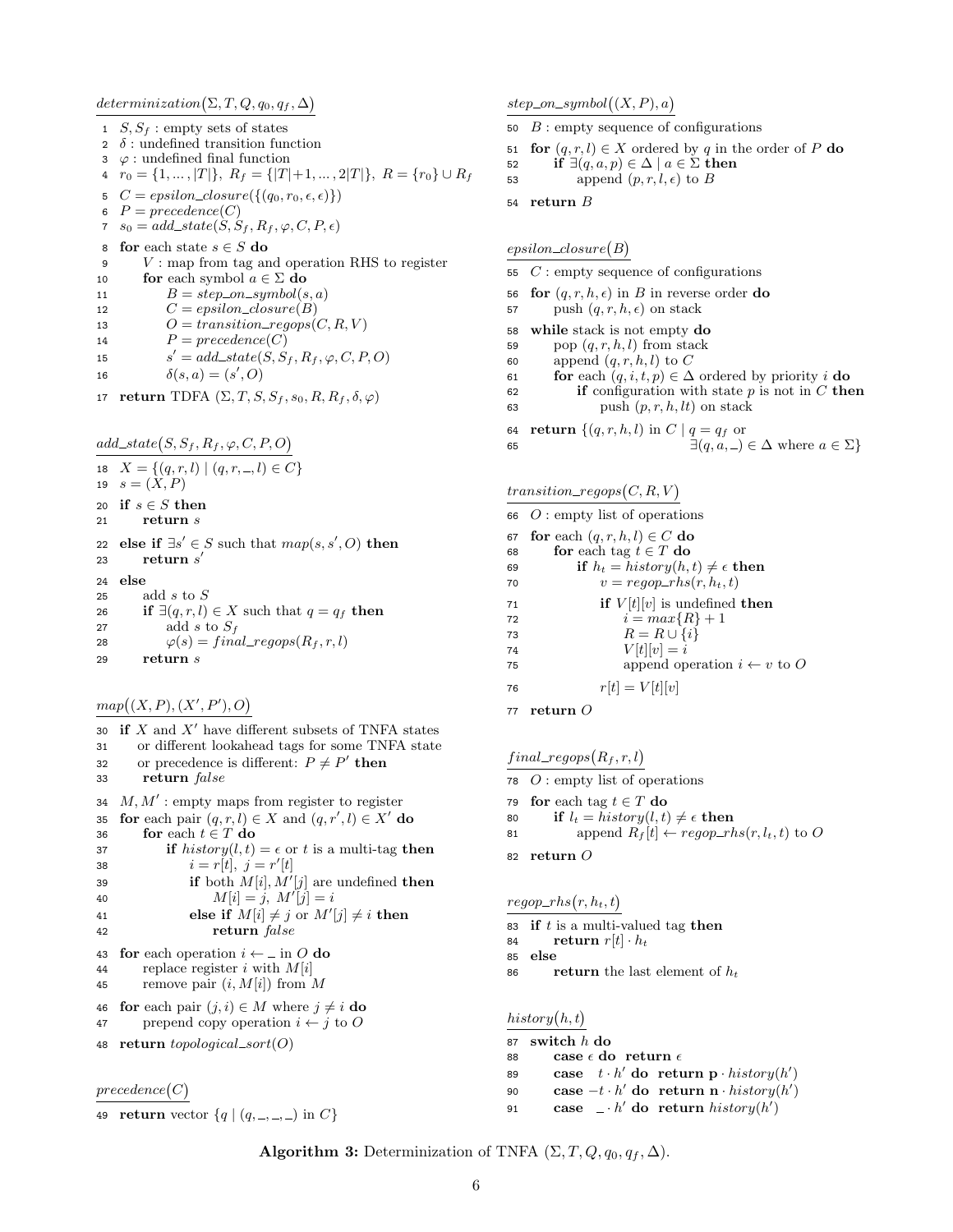epsilon\_closure performs depth-first search following transitions from left to right. POSIX policy is more complex; we do not include pseudocode for it here, but it is extensively covered in [6].

Algorithm 3 works as follows. The main function *determinization* starts by allocating initial registers  $r_0$ from 1 to |T| and final registers  $R_f$  from  $|T| + 1$  to  $2|T|$ . It constructs initial TDFA state  $s_0$  as the  $\epsilon$ -closure of the initial configuration  $(q_0, r_0, \epsilon, \epsilon)$ . The initial state  $s_0$  is added to the set of states S and the algorithm loops over states in S, possibly adding new states on each iteration. For each state s the algorithm explores outgoing transitions on all alphabet symbols. Function step on symbol follows transitions marked with a given symbol, and function *epsilon\_closure* constructs  $\epsilon$ -closure C, recording tag sequences along each fragment of TNFA path. The set of configurations in the  $\epsilon$ -closure forms a new TDFA state s'. Function transition\_regops uses the h-components of configurations in C to construct register operations on transition from s to s'. The same register is allocated for all outgoing transitions with identical operation right-hand-sides, but different tags do not share registers, and vacant registers from other TDFA states are not reused (these rules ensure that there are no artificial dependencies between registers, which makes optimizations easier without the need to construct SSA). The new state s' is inserted into the set of states S: function  $add\_state$  first tries to find an identical state in S; if that fails, it looks for a state that can be mapped to s'; if that also fails, s' is added to S. If the new state contains the final TNFA state, it is added to  $S_f$ , and the final regores function constructs register operations for the final quasi-transition which does not consume input characters and gets executed only once at the end of match.

TDFA states are considered identical if both components (configuration set and precedence) coincide. States that are not identical but differ only in registers can be made identical (mapped), provided that there is a bijection between registers. Function map attempts to construct such a bijection  $M$ : for every tag, and for each pair of configurations it adds the corresponding pair of registers to M. If either of the two registers is already mapped to some other register, bijection cannot be constructed. For single-valued tags mapping ignores configurations that have the tag in the lookahead sequence — every transition out of TDFA state overwrites tag value with a set operation, making the current register values obsolete. For multi-valued tags this optimization is not possible, because append operations do not overwrite previous values. If the mapping has been constructed successfully,  $map$  updates register operations: for each pair of registers in  $M$  it adds a copy operation, unless the left-hand-side is already updated by a set or append operation, in which case it replaces left-hand-side with the register it is mapped to. The operations are topologically sorted *(topological\_sort* is defined on page 12); in the presence of copy and append operations this is necessary to ensure that old register values are used before they are updated. Topological sort ignores trivial cycles such as append operation  $i \leftarrow i \cdot h$ , but if there are nontrivial cycles the mapping is rejected (handling such cycles requires a temporary register, which makes control flow more complex and inhibits optimizations).

After determinization is done, the information in TDFA states is erased — it is no longer needed for TDFA execution. States are just atomic values with no internal structure. Disambiguation decisions are embedded in TDFA; there is no disambiguation at runtime. The only runtime overhead compared to an ordinary DFA is the execution of register operations on transitions. A TDFA may have more states than a DFA for the same RE with all tags removed, because states that can be mapped in a DFA cannot always be mapped in a TDFA. Minimization can reduce the number of states, especially if it is applied after register optimizations that can get rid of many operations and make more states compatible. We focus on optimizations in section 3.

Figure 1 shows an example of TDFA construction:

- → The RE is  $(1a2)^*3(a|4b)5b^*$ . It defines language  $\{a^nb^m | n+m>0\}$  and has five tags  $t_1, t_2, t_3, t_4, t_5$ .
- → TNFA has three kinds of transitions: bold transitions on alphabet symbols (four of them for each symbol in the RE), thin  $\epsilon$ -transitions with priority and dashed  $\epsilon$ -transitions with priority and tag. Tags  $t_1$ ,  $t_2$  are under repetition, so the zero-repetition path  $0 \rightarrow 5 \rightarrow 6 \rightarrow 7$  contains transitions with negative tags  $-t_1$ ,  $-t_2$ . Likewise tag  $t_4$  is in alternative, so path  $8 \rightarrow 9 \rightarrow 10 \rightarrow 13$  contains transition with negative tag  $-t_4$ . Tags  $t_3$ ,  $t_5$  are in top-level concatenation and do not need negative tags.
- → TNFA simulation on string *aab* consists of four steps. The first step starts with state 0. Every other step starts with states from the previous step and follows transitions labeled with the current symbol. Each step constructs  $\epsilon$ -closure by following  $\epsilon$ -paths and collecting tag sequence along the way. The value of positive tags in the corresponding row of the closure matrix is set to the number of characters consumed so far. The value of negative tags is set to nil n. The value of tags not in the sequence is inherited from the previous closure. Simulation ends when all characters have been consumed. Since the last closure contains a row with the final state 17, it is a match and the final tag values are  $1, 2, 2, 2, 3$ .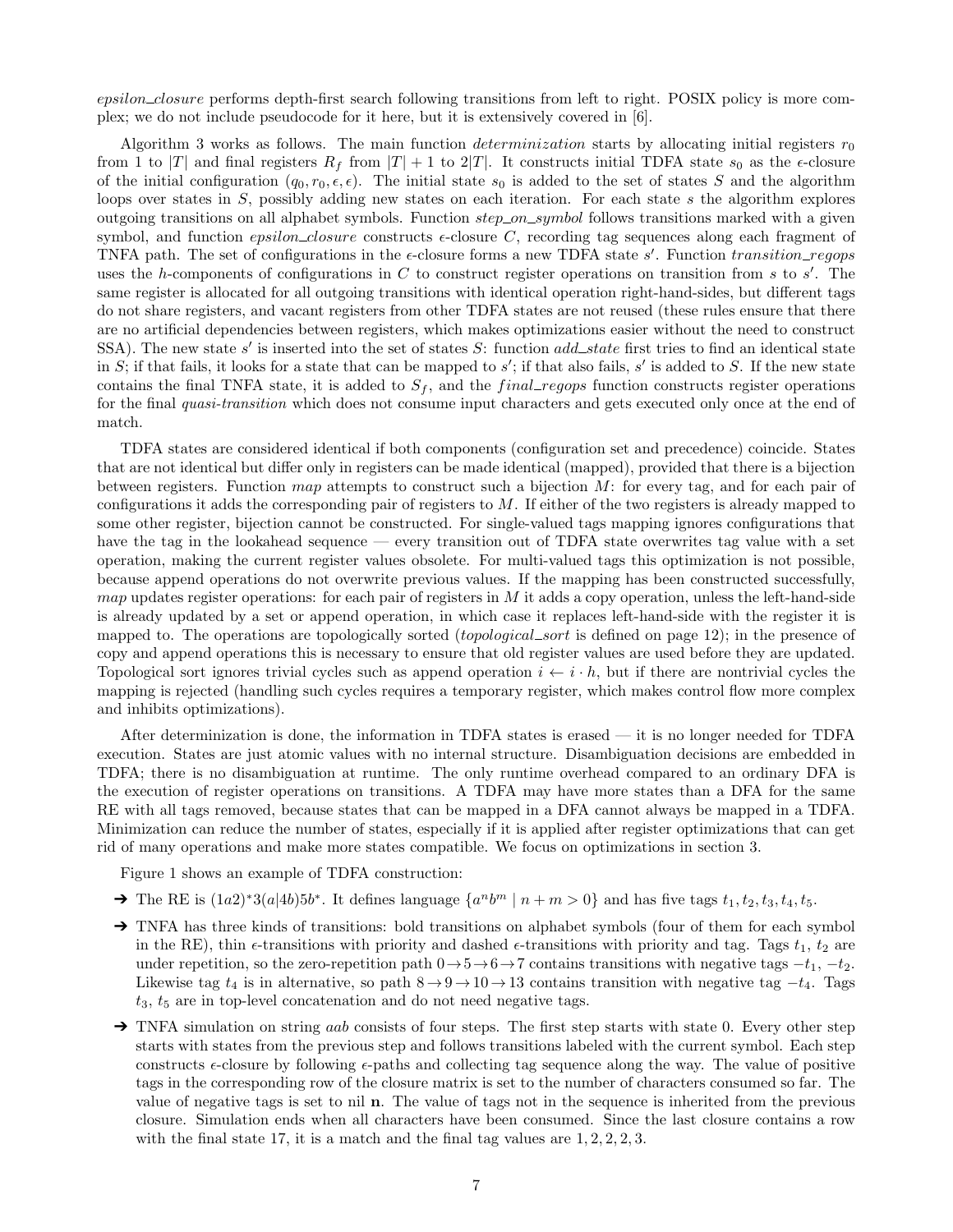





**Figure 1:** Example for a RE  $(1a2)*3(a|4b)5b^*$ : TNFA, simulation on string *aab*, determinization, TDFA.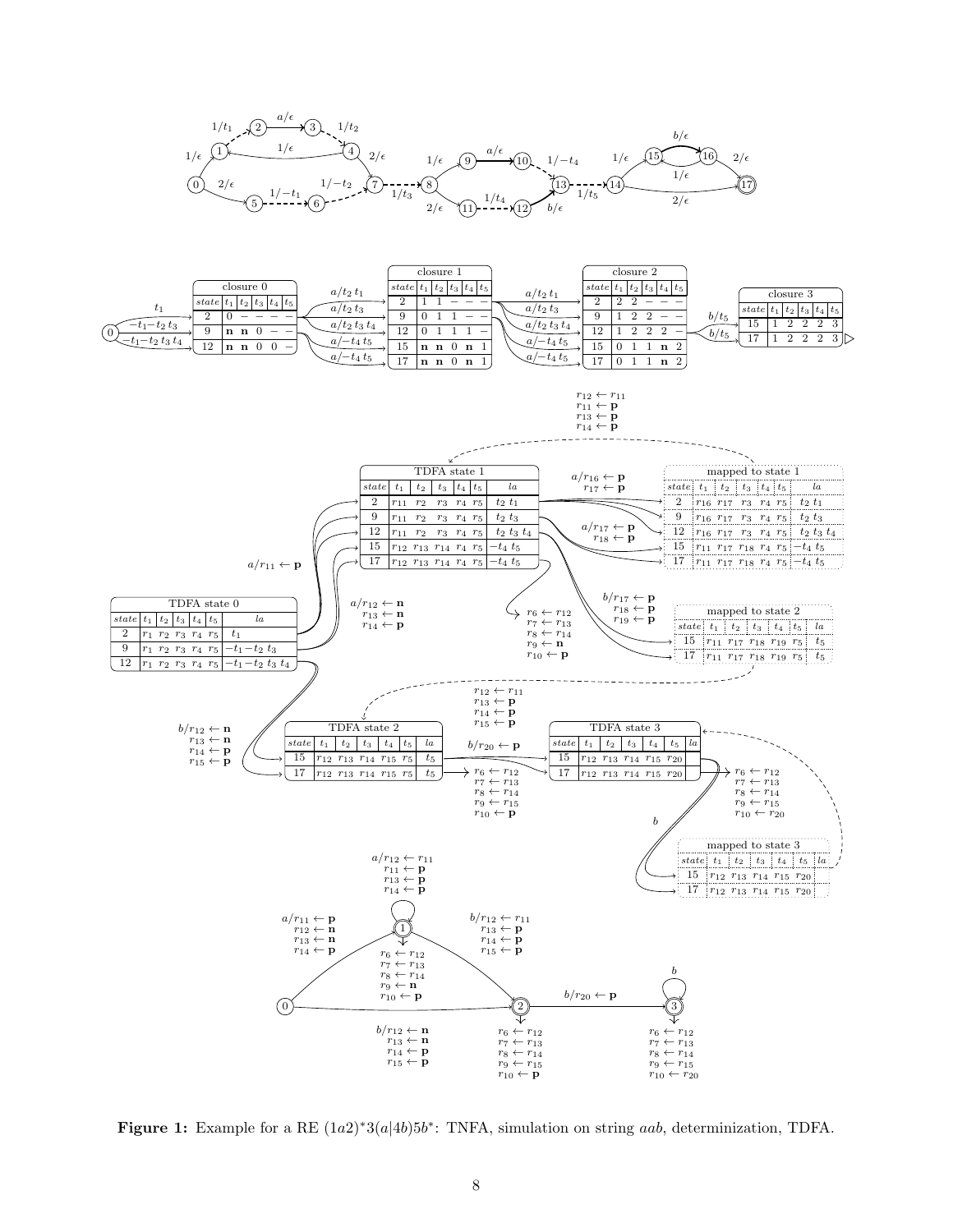- $\rightarrow$  The match is ambiguous: it is possible to match *aab* by following path  $0 \rightarrow 2 \rightarrow 2 \rightarrow 12 \rightarrow 17$  (let the greedy repetition consume aa) but it is also possible to follow path  $0 \rightarrow 2 \rightarrow 9 \rightarrow 15 \rightarrow 17$  (let the greedy repetition consume only the first a). The first match is preferable by both POSIX and leftmost-greedy policies.
- → Determinization is similar to simulation, but TDFA states store registers instead of offsets. This solves the problem of mapping states that differ only in tag values: for example, closures 1 and 2 cannot be mapped, although they have identical states and tag sequences, but TDFA state corresponding to closure 2 is mapped to state 1. This is possible due to the register operations on the dashed backward transition. Note that there is one copy operation  $r_{12} \leftarrow r_{11}$ , but other copy operations for  $r_{11}$ ,  $r_{13}$ ,  $r_{14}$  are combined with set operations, e.g.  $r_{11} \leftarrow p$  is the combination of  $r_{16} \leftarrow p$  and  $r_{11} \leftarrow r_{16}$  (see lines 43 – 45 of algorithm 3).
- → Unlike simulation, determinization does not immediately apply tag sequences to registers. Instead, it stores them as part of TDFA state (in the *lookahead* column, shortened as la). Compare tag sequences on transitions to closures 0, 1, 2 to that in states 0, 1, 2 respectively — these are the same tags. Lookahead tags form register operations on the outgoing transitions: e.g. lookahead tag  $t_1$  in the first row of TDFA state 0 (corresponding to tagged TNFA transition  $1\rightarrow 2$ ) forms operation  $r_{11} \leftarrow \mathbf{p}$ .
- $\rightarrow$  For every distinct set or append operation *transition\_regops* allocates a new register and stores the updated tag value in it. Note that it would be impossible to reuse the same register (e.g. to have  $r_1 \leftarrow p$  instead of  $r_{11} \leftarrow p$  on transition from state 0 to 1) because there may be conflicting operations (e.g.  $r_{12} \leftarrow n$ for lookahead tag  $-t_1$ ). Therefore tag  $t_1$  in TDFA state 1 is represented with two registers  $r_{11}$  and  $r_{12}$ , reflecting the fact that state 1 may be reached by different TNFA paths with conflicting submatch values.
- ➔ Final TDFA states are all states containing TNFA state 17 (i.e. states 1, 2 and 3). In addition to normal transitions final TDFA states have quasi-transitions that set final registers  $r_6 - r_{10}$ . These quasi-transitions do not consume any symbol, and the operations on them are executed once at the end of match.
- → In the resulting TDFA all internal structure in the states is erased, leaving atomic states with transitions and register operations. Registers can be renamed to occupy consecutive numbers, and the number of registers and operations can be reduced (see section 3).

### 3 Implementation

In this section we describe optimizations and practical details that should be taken into account when implementing TDFA. None of the optimizations is particularly complex or vital for TDFA operation, but applied together and in the correct order they can make TDFA considerably faster and smaller.

### 3.1 Multi-valued tags

The most straightforward representation of multi-valued tags is a vector of offsets. It is very inefficient because copy and append operations need to copy entire vectors (which could grow arbitrarily long). A more efficient representation is a *prefix tree*. It is possible because tag sequences in the operations map on the path tree constructed by the  $\epsilon$ -closure. The tree can be stored as an array of nodes (*pred, offs*) where *pred* is the index of a predecessor node, and offs is a positive or negative tag value. Individual sequences in the tree are addressed by integer indices of tree nodes (zero index corresponds to the empty sequence). This representation is space efficient (common prefixes are shared), but most importantly it makes copy operations as simple as copying scalar values (tree indices). Append operations are more difficult, as they require a new slot (or a couple of slots) in the prefix tree. However, if the backing array is allocated in large chunks of memory, then the amortized complexity of each operation is constant. This representation was used by multiple researches, e.g. Karper describes it as the flyweight pattern [12].

### 3.2 Fallback operations

In practice it is often necessary to match the longest possible prefix of a string rather than the whole string. After matching a short prefix, TDFA may attempt to match a longer prefix. If that fails, it must fallback to the previous final state and restore the input position accordingly. A final state is also a fallback state if there are non-accepting paths out of it, and a path is non-accepting if does not go through another final state (which may happen either because the input characters do not match or due to a premature end of input).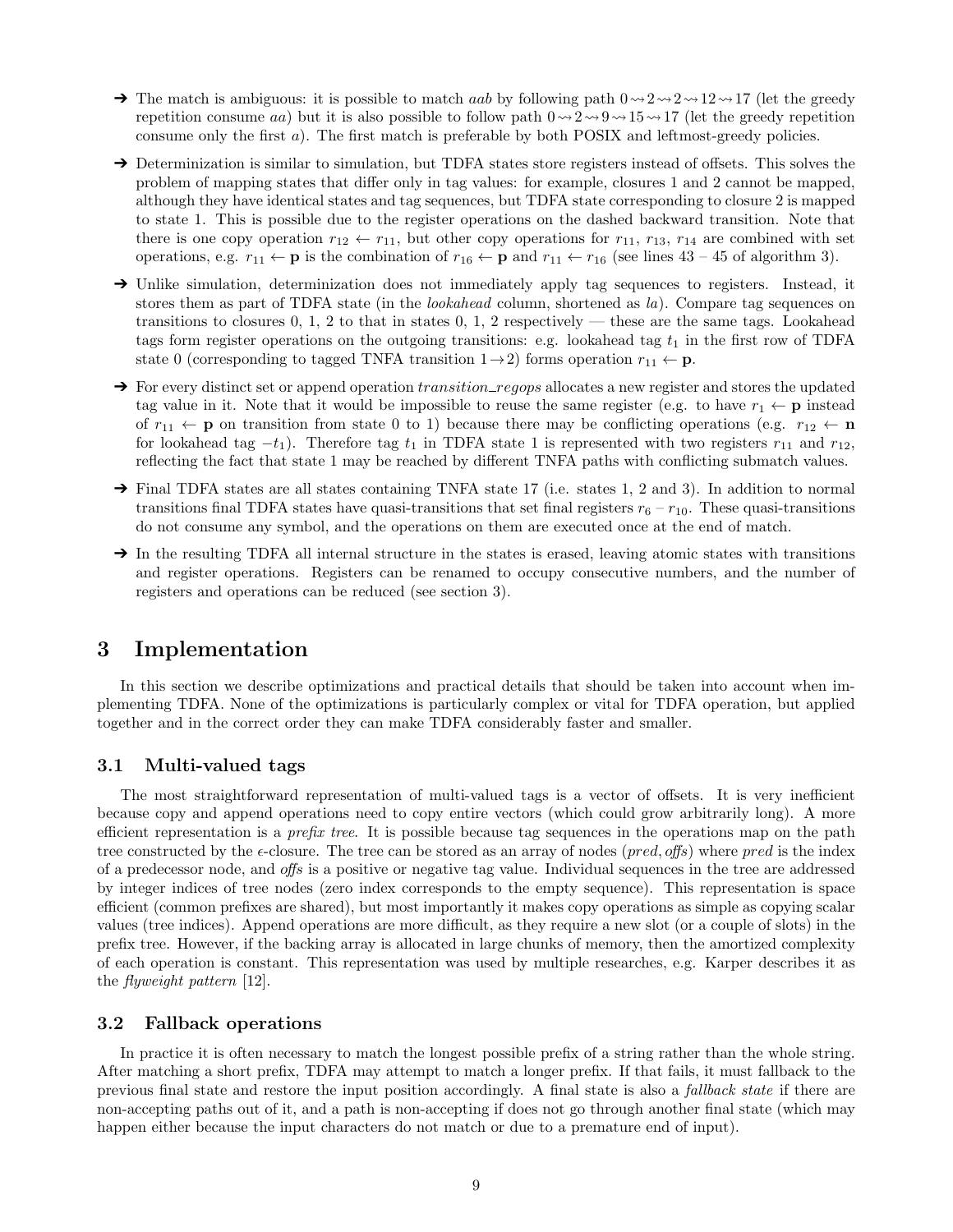For an ordinary DFA the only information that should be saved in a fallback state is the input position. For TDFA it is also necessary to backup registers that may be clobbered on the non-accepting paths from the fallback state. Backup operations should be added on transitions out of the fallback state, and restore operations should be added on the fallback quasi-transition, which replaces the final quasi-transition for fallback paths. Final registers can be reused for backups, as by TDFA construction they are used only on the final quasi-transitions. Backup registers are only needed for copy and append operations (set operations do not depend on registers).

#### $fallback\_regops()$

```
1 \psi : undefined fallback function
 2 for each fallback state s \in S do
 3 O : empty list of register operations
 4 for each operation on quasi-transition \varphi(s) do
 5 if append i \leftarrow j \cdot h and j is clobbered then
 6 backup\_regops(s, i, j)7 append operation i \leftarrow i \cdot h to O
 8 else if copy i \leftarrow j and j is clobbered then
9 backup\_regops(s, i, j)10 else
11 append a copy of this operation to O
12 \psi(s) = O13 return \psi
```
 $\emph{backup\_regops}(s, i, j)$ 

14 **for** each alphabet symbol  $a \in \Sigma$  **do** 

15  $(s', O) = \delta(s, a)$ 

16 if exist non-accepting paths from  $s'$  then

17 append copy operation  $i \leftarrow j$  to O

**Algorithm 4:** Adding fallback operations to TDFA  $(\Sigma, T, S, S_f, s_0, R, R_f, \delta, \varphi)$ .

Algorithm 4 shows how to add such operations. It assumes that fallback states and clobbered registers for each fallback state have already been identified. This can be done as follows. First, augment TDFA with a default state that makes transition function  $\delta$  total (if a premature end of input is possible, add a quasi-transition from non-final states to the default state). Then compute reachability of the default state by doing backward propagation from states that have transitions to it. If the default state is reachable from a final state, then it is a fallback state. Clobbered registers can be found by doing depth-first search from a fallback state, visiting states from which the default state is reachable, and accumulating left-hand-sides of register operations.

### 3.3 Register optimizations

TDFA induces a control flow graph (CFG) with three kinds of nodes:

- basic blocks for register operations on symbolic transitions
- *final blocks* for final register operations
- fallback blocks for fallback register operations

There is an arc between two blocks in CFG if one is reachable from another in TDFA without passing through other register operations. Additionally, fallback blocks have arcs to all blocks reachable by TDFA paths that may fall through to these blocks. Figure 2 shows CFG for the example from section 2.

CFG represents a program on registers, so the usual compiler optimizations can be applied to it, resulting in significant reduction of registers and operations. RE2C uses the following optimization passes for the number of repetitions  $N = 2$  (pseudocode is given by the algorithms 5 and 6):

- 1. Compaction
- 2. Repeat N times:
	- a. Liveness analysis
	- b. Dead code elimination
	- c. Interference analysis
	- d. Register allocation with copy coalescing
	- e. Local normalization

Compaction pass is applied only once immediately after determinization. It renames registers so that they occupy contiguous range of numbers with no "holes". This is needed primarily to allow other optimization passes use registers as indices in liveness and interference matrices.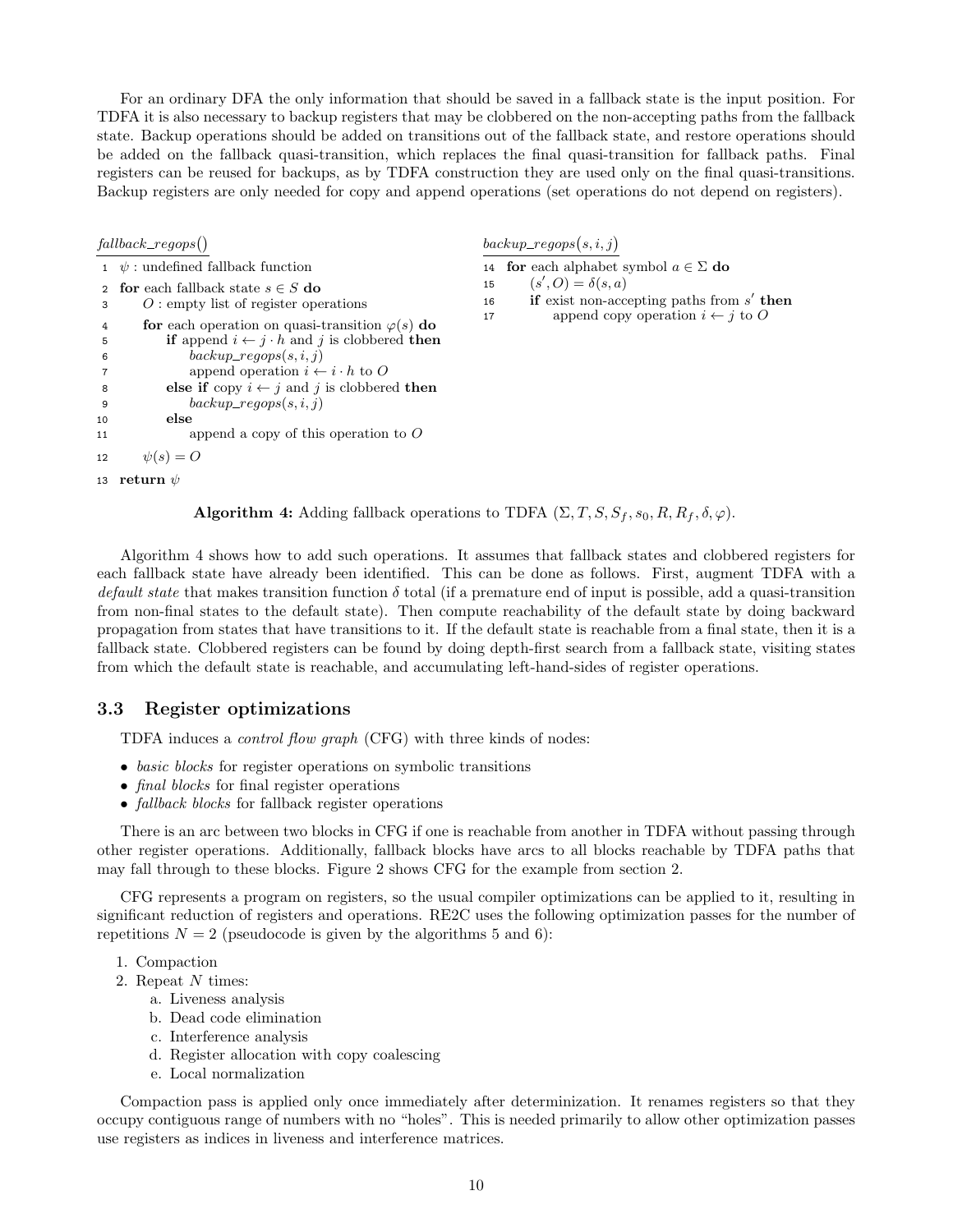$optimizations(G)$ 

- 1  $V = compaction(G)$
- 2  $G = renaming(G, V)$
- 3 for  $i = \overline{1,2}$  do
- 4  $L = liveness\_analysis(G)$ <br>5  $dead\_code\_elimination(G)$
- $dead\_code\_elimination(G, L)$
- 6  $I = interface\_analysis(G, L)$
- 7  $V = register\_allocation(G, I)$
- 8  $renaming(G, V)$
- 9  $normalization(G)$

 $renaming(G, V)$ 

|    | 10 for each block b in $G$ do                            |
|----|----------------------------------------------------------|
| 11 | for each operation in $b$ do                             |
| 12 | <b>if</b> set operation $i \leftarrow v$ then            |
| 13 | rename <i>i</i> to $V[i]$                                |
| 14 | <b>if</b> copy or append operation $i \leftarrow j$ then |
| 15 | rename <i>i</i> to $V[i]$ and <i>j</i> to $V[j]$         |
|    |                                                          |

 $liveness\_analysis(G)$ 

| 16 | $L$ : boolean matrix indexed by blocks and registers                          |
|----|-------------------------------------------------------------------------------|
| 17 | for each block $b$ in $G$ do                                                  |
| 18 | for each register $i$ in $G$ do                                               |
| 19 | $L[b][i] = false$                                                             |
| 20 | for each final block $b$ in $G$ do                                            |
| 21 | for each final register $i$ in $G$ do                                         |
| 22 | $L[b][i] = true$                                                              |
|    |                                                                               |
| 23 | while true do                                                                 |
| 24 | $fix = true$                                                                  |
| 25 | for each basic block $b$ in $G$ in post-order do                              |
| 26 | $L_b = \text{copy of row } L[b]$                                              |
| 27 | for each successor $s$ of block $b$ do                                        |
| 28 | $L_s =$ copy of row $L[s]$                                                    |
| 29 | for each operation in $s$ in post-order do                                    |
| 30 | if set operation $i \leftarrow v$ then                                        |
| 31 | $L_s[i] = false$                                                              |
| 32 | <b>if</b> copy operation $i \leftarrow j$ then                                |
| 33 | if $L_s[i]$ then                                                              |
| 34 | $L_s[i] = false$                                                              |
| 35 | $L_s[j] = true$                                                               |
| 36 | for each register $i$ in $G$ do                                               |
| 37 | $L_b[i] = L_b[i] \vee L_s[i]$                                                 |
| 38 | if $L[b] \neq L_b$ then                                                       |
| 39 | $L[b] = L_b$                                                                  |
| 40 | $fix = false$                                                                 |
| 41 | if fix then break                                                             |
| 42 | for each fallback block $b$ in $G$ do                                         |
|    | for each final register $i$ in $G$ do                                         |
| 43 | $L[b][i] = true$                                                              |
| 44 |                                                                               |
| 45 | $L_b = \text{copy of row } L[b]$                                              |
| 46 | <b>for</b> each operation $i \leftarrow \text{in } b$ <b>do</b>               |
| 47 | $L_b[i] = false$                                                              |
| 48 | <b>for</b> each copy or append operation $\angle \leftarrow j$ in b <b>do</b> |
| 49 | $L_b[i] = true$                                                               |
| 50 | for each block $s$ in $G$ that may fall through to $b$ do                     |
| 51 | for each register $i$ in $G$ do                                               |
| 52 | $L[s][i] = L[s][i]$ or $L_b[i]$                                               |
|    |                                                                               |

#### $compaction(G)$

- $54$   $U$  : boolean vector indexed by registers
- $55 \, V$ : integer vector indexed by registers
- 56 for each register  $i$  in  $G$  do
- 57  $U[i] = false$
- 58 for each block  $b$  in  $G$  do
- 59 **for** each operation in  $b$  **do**
- 60 if set operation  $i \leftarrow v$  then
- 61  $U[i] = true$
- 62 if copy or append operation  $i \leftarrow j...$  then<br>63  $U[i] = U[j] = true$  $U[i] = U[j] = true$

64  $n = 0$ 

- 65 for registers i in G such that  $U[i]$  do
- 66  $n = n + 1, V[i] = n$
- 67 return V

#### $dead\_code\_elimination(G, L)$

- 68 for each basic block  $b$  in  $G$  do
- 69  $L_b = \text{copy of row } L[b]$
- 70 **for** each operation  $i \leftarrow \bot$  in b in post-order **do** 71 if  $L_b[i]$  then

72 if set operation  $i \leftarrow v$  then

73  $L_b[i] = false$ 

74 **if** copy operation  $i \leftarrow j$  then

- 75  $L_b[i] = false$
- 76  $L_b[j] = true$
- 77 else remove dead operation

 $interference\_analysis(G, L)$ 

```
78 I: boolean matrix indexed by registers
```
- $79 \, V$ : vector of histories indexed by registers
- 80 for each register  $i$  in  $G$  do
- 81 **for** each register  $j$  in  $G$  do
- 82  $I[i][j] = I[j][i] = false$
- 83 for each block  $b$  in  $G$  do
- 84 **for** each copy or append operation  $i \leftarrow j...$  in b **do** 85  $V[j] = j$
- 86 **for** each operation in  $b$  **do**
- 87  $I_b = \text{copy of row } L[b]$
- 88 if set operation  $i \leftarrow v$  then 89  $V[i] = v$ 90  $I_b[i] = false$
- 91 else if copy operation  $i \leftarrow j$  then<br>92  $V[i] = V[j]$ 92  $V[i] = V[j]$ 93  $I_b[i] = I_b[j] = \text{false}$ 94 else if append operation  $i \leftarrow j \cdot h$  then

$$
V[i] = V[j] \cdot h
$$

96 **for** operations  $k \leftarrow \text{in } b$  with  $V[k] = V[i]$  do

98 **for** registers *k* in *G* such that 
$$
I_b[k]
$$
 **do**  
99  $I[i][k] = I[k][i] = true$ 

100 for registers  $i$  in  $G$  not used in append operations do 101 **for** registers  $j$  in  $G$  used in append operations **do** 102  $I[i][j] = I[j][i] = true$ 

103 return I

53 return L

Algorithm 5: Register optimizations (part 1).

95  $V[i] = V[j] \cdot h$ 97  $I_b[k] = false$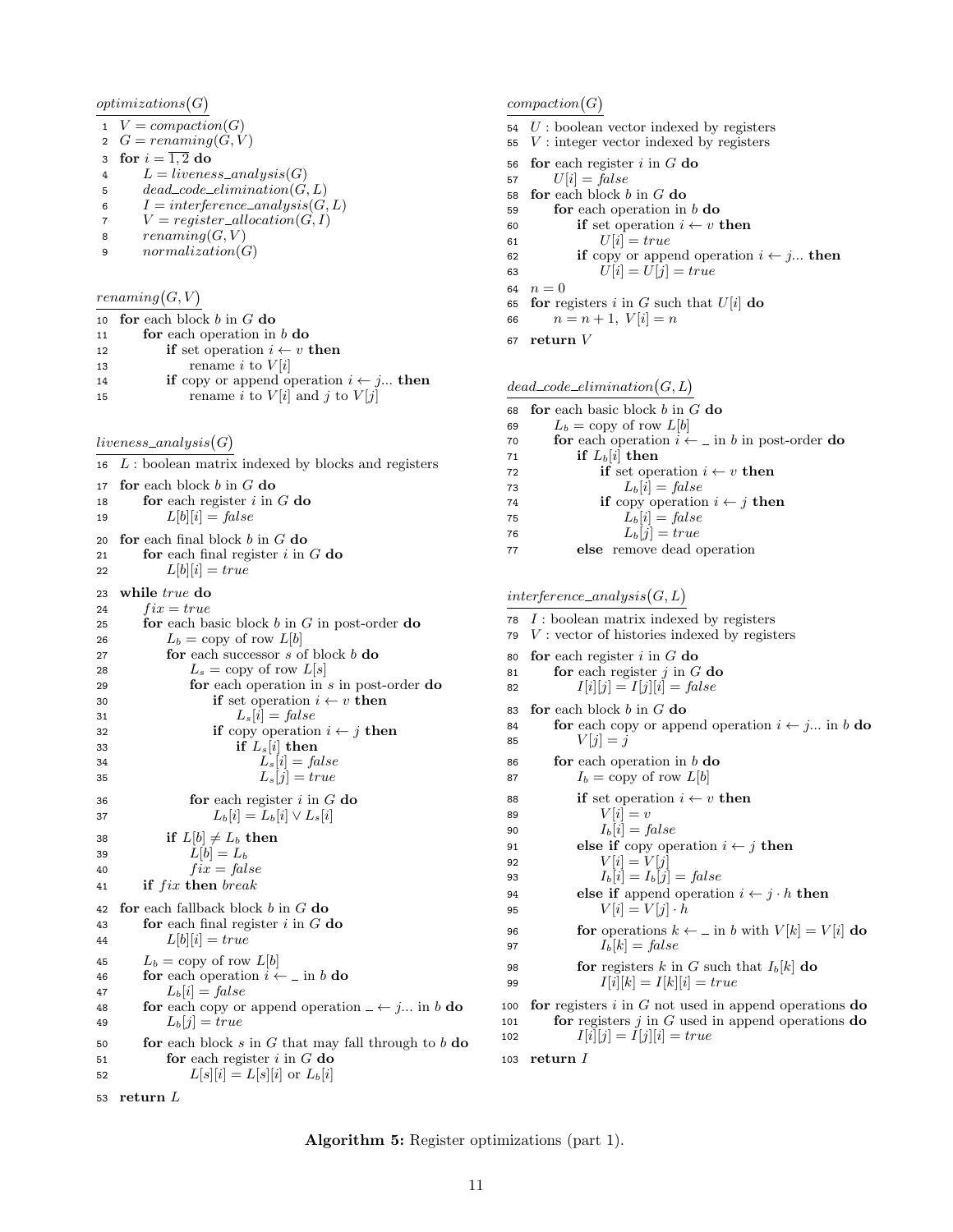$register\_allocation(G, I)$ 1 V : vector of registers indexed by registers  $2\,$  B : vector of registers indexed by registers  $3 S:$  vector of register sets indexed by registers 4 for each register  $i$  in  $G$  do 5  $B[i] = -1$ 6  $S[i] = \emptyset$ 7 for each block  $b$  in  $G$  do 8 **for** each operation in  $b$  **do** 9 if copy or append  $i \leftarrow j...$  and  $i \neq j$  then 10  $x = B[i], y = B[j]$ 11 **if**  $x = -1$  and  $y = -1$  then 12  $B[i] = B[j] = i$ 13  $S[i] = \{i, j\}$ 14 else if  $x \neq -1$  and  $y = -1$  then 15 if  $\forall k \in S[x] : \neg I[k][j]$  then 16  $B[j] = x$ 17  $S[x] = S[x] \cup \{j\}$ 18 else if  $x = -1$  and  $y \neq -1$  then 19 if  $\forall k \in S[y] : \neg I[k][i]$  then 20  $B[i] = y$ 21  $S[y] = S[y] \cup \{i\}$ 22 for registers i in G such that  $B[i] = i$  do 23 for registers j in G such that  $B[j] = j$  and  $j > i$  do 24 if  $\forall i \in S[x], j \in S[y] : \neg I[i][j]$  then 25  $B[y] = x$ 26  $S[x] = S[x] \cup S[y]$ 27  $S[y] = \emptyset$ 28 for registers i in G such that  $B[i] = -1$  do 29 if  $\exists j$  in  $G : B[j] = j$  and  $\forall k \in S[j] : \neg I[i][k]$  then 30  $B[i] = j$ 31  $S[j] = S[j] \cup \{i\}$ 32  $n = 0$ 33 for registers i in G such that  $B[i] = i$  do 34  $n = n + 1$ 35 **for** registers  $j \in S[i]$  **do** 36  $V[j] = n$ 37 return V  $normalization(G)$ 38 for each block  $b$  in  $G$  do  $39$  for each contiguous set operation range O do 40  $remove\_duplicates(O)$ 41  $sort(O)$ 42 **for** each contiguous copy operation range  $O$  do 43 remove\_duplicates(O) 44 topological sort(O) 45 **for** each contiguous append operation range  $O$  do 46  $remove\_duplicates(O)$  $topological\_sort(O)$  $47$  I : vector of in-degree indexed by registers 48 for each copy or append operation  $i \leftarrow j...$  in O do 49  $I[i] = I[j] = 0$ 50 **for** each copy or append operation  $\angle \leftarrow j...$  in O do 51  $I[j] = I[j] + 1$ 52  $O'$ : empty list of operations 53 nontrivial\_cycle =  $false$ 54 while  $O$  is not empty do 55 for each operation  $i \leftarrow \bot$  in O do 56 if  $I[i] = 0$  then  $\mathsf{F7}$  remove operation from O, append to O' 58 **if** this is a copy/append operation  $i \leftarrow j...$  then 59  $I[j] = I[j] - 1$ 60 if nothing added to  $O'$  but  $O$  is not empty then 61 if  $\exists$  operation  $i \leftarrow j...$  in O with  $i \neq j$  then 62  $nontrivial\_cycle = true$ 63 append  $O$  to  $O'$  $64$  break (only cycles left) 65  $O = O'$ 66 return *hontrivial\_cycle*  $remove\_duplicates(O)$ 67 for each operation  $o$  in  $O$  do 68 **for** each subsequent operation  $o' = o$  in O do  $\epsilon$ 9 remove duplicate operation  $o'$ 

Algorithm 6: Register optimizations (part 2).

Liveness analysis builds a boolean 2-dimensional matrix indexed by CFG blocks and registers. A cell  $L[b][i]$ is true iff register  $i$  is alive in block b (meaning that its value is used). Function liveness\_analysis uses iterative data-flow approach. Initially only the final registers in the final blocks are alive. The algorithm iterates over CFG blocks in post-order, expanding the live set, until it reaches a fix point. Lastly it marks backup registers as alive in all blocks reachable from fallback blocks by non-accepting paths.

Dead code elimination removes operations whose left-hand-side register is not alive.

Interference analysis builds a boolean square matrix indexed by registers. A cell  $I[i][j]$  is true iff registers i and  $j$  interfere with each other (their lifetimes overlap, so they cannot be represented with one register). Initially none of the registers interfere. Function *interference\_analysis* considers each CFG block b and inspects each register j used on the right-hand-side of an operation: all registers alive in block b interfere with j, except for registers that have the same value (tracked by the vector  $V$ ). Finally registers for multi-valued and single-valued tags are marked as interfering with each other.

Register allocation partitions registers into equivalence classes. Registers inside of one class do not interfere with each other, so they can all be replaced with a single *representative*. Initially none of the registers belongs to any class. Function *register\_allocation* loops over copy operations and tries to put source and destination into one class (so that the copy can be removed). Vector B maps registers to their representative, and vector S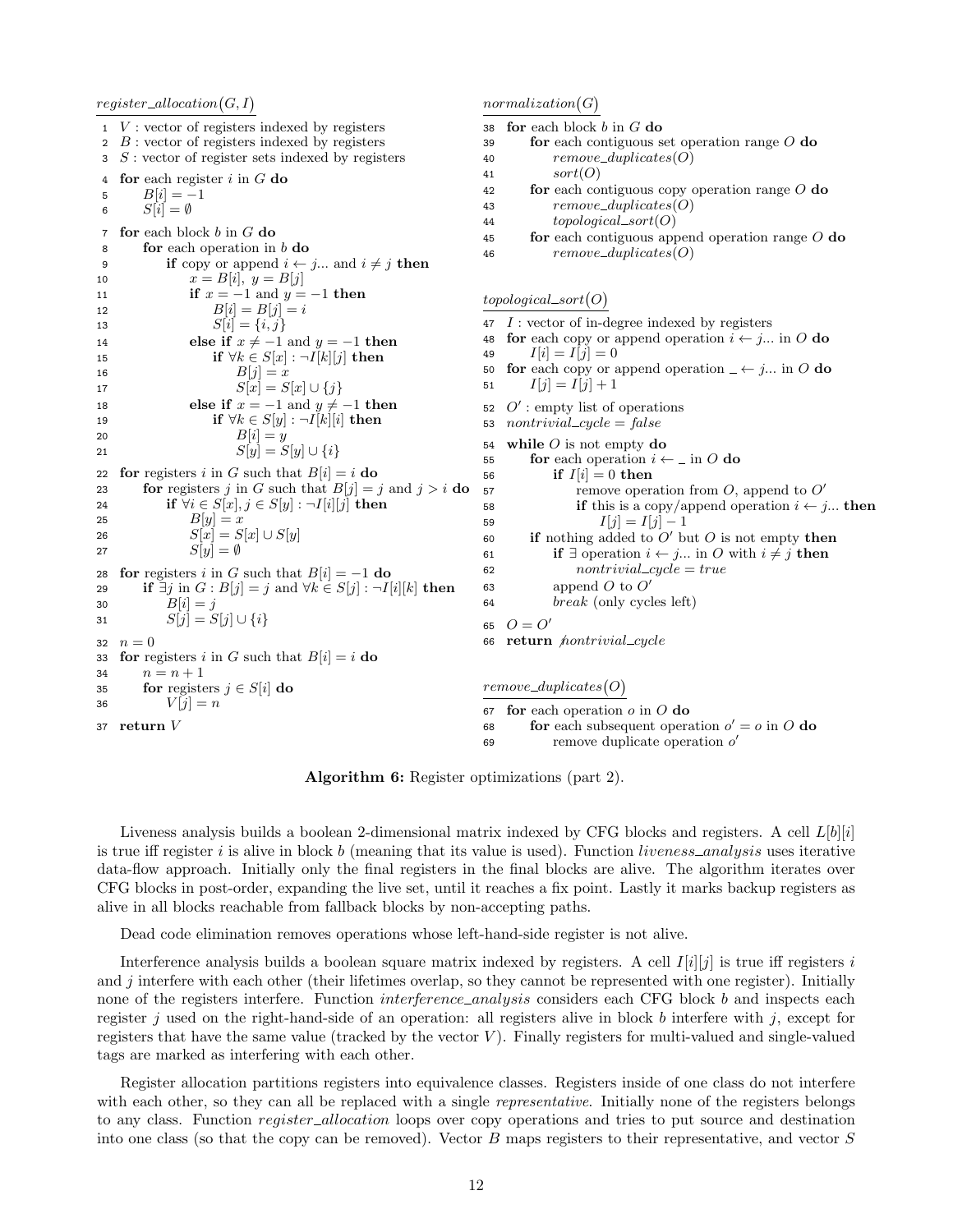maps representatives to their class. The algorithm tries to merge non-interfering equivalence classes, and then puts the remaining registers into an non-interfering class (allocating a new class if necessary). Finally it maps representatives to consecutive numbers and stores them in the V vector. The constructed partitioning is not minimal, but it's a good approximation, since finding the minimal clique cover of a graph is NP-complete.

Local normalization reconciles operations after previous passes. The *normalization* function removes duplicate operations that might appear after different registers are collapsed into one. It also sorts operations, so that operation sequences could be compared easily (which is used in further optimizations like in minimization). Each continuous range of set, copy or append operations is handled separately, because operations of different kinds should not be reordered (that could change the end result).

Figure 2 is a continuation of example on figure 1:

- $\rightarrow$  The CFG contains 9 blocks: basic blocks  $0 5$  (one for each tagged transition on symbol in TDFA, plus the start block 0) and final blocks  $6 - 8$  (one per each final quasi-transition). There are no fallback blocks in this example, because there are no fallback states in TDFA: every transition out of a final state goes to another final state, so the attempt to match a longer string will either fail immediately (before leaving the final state), or it will succeed immediately.
- → The second CFG is after compaction and the first pass of liveness and interference analysis. Compaction renames registers  $r_6 - r_{15}$  and  $r_{20}$  to  $r_1 - r_{11}$ , reducing the size of the register range from 20 to 11 and the size of the liveness and interference matrices almost 2x and 4x respectively. Liveness information is shown at the top of each block. Interference matrix uses asterisk for interfering register pairs and dot for non-interfering ones. It can be seen that there are many dots in the table, which means optimization opportunities. The interference matrix is symmetrical, as the interference relation is commutative.
- → The third CFG is after the second pass of liveness and interference analysis. The number of registers is reduced from 11 to 5. Many operations have been eliminated, for example the copy operation  $r_1 \leftarrow r_7$  in the final block 8 of the second CFG was removed by copy coalescing, because registers 1 and 7 did not interfere and register allocation put them in one equivalence class (and likewise for the other copy operations in block 8). In basic blocks 1 and 3 set operations  $r_6 \leftarrow p$  and  $r_9 \leftarrow p$  were collapsed into  $r_3 \leftarrow p$  after non-interfering registers  $r_6$  and  $r_9$  had been renamed to  $r_3$ . Interference matrix has dots only on the main diagonal (a register does not interfere with itself), which leaves no room for further optimization.
- $\rightarrow$  The resulting optimized TDFA is at the bottom of figure 2. The final registers are now  $r_1 r_5$ .

### 3.4 Minimization

Minimization can be applied to TDFA in the same way as to an ordinary DFA (e.g. the Moore's algorithm), except that transitions on the same alphabet symbol but with different register operations should be treated as different transitions, so their destination states cannot be merged. To get optimal performance minimization algorithm should be able to compare operations on transitions in constant time. This is possible if operation sequences are inserted into a hash map and represented with unique numeric identifiers. Such a comparison may have false negatives, as non-identical operations lists may be equivalent (e.g.  $r_1 \leftarrow \mathbf{p}, r_2 \leftarrow \mathbf{n}$  is not identical, but equivalent to  $r_2 \leftarrow \mathbf{n}, r_1 \leftarrow \mathbf{p}$ . False negatives do not affect minimization correctness, but the end result may be suboptimal. To avoid that, minimization should be applied after register optimizations (which may remove some register operations) and most importantly after normalization (defined on page 12).

#### 3.5 Fixed tags

Fixed tags is a very important optimization that happens at the RE level. In cases with high tag density (such as POSIX REs with nested submatch groups) this optimization alone may be more effective than all register optimizations combined. The key observation is, if a pair of tags is within fixed distance from each other, there is no need to track both of them: the value of one tag can be computed from the value of the other tag one by adding a fixed offset. This optimization is fast (linear in the size of a RE) and has the potential to reduce both TDFA construction time and matching time.

Algorithm 7 finds fixed tags by performing top-down structural recursion on a RE. It has four parameters: e is the current sub-RE, t is the current base tag, d is the distance to base tag, and k is the distance to the start of the current level. Levels are parts of a RE where any two points either both match or both do not match. A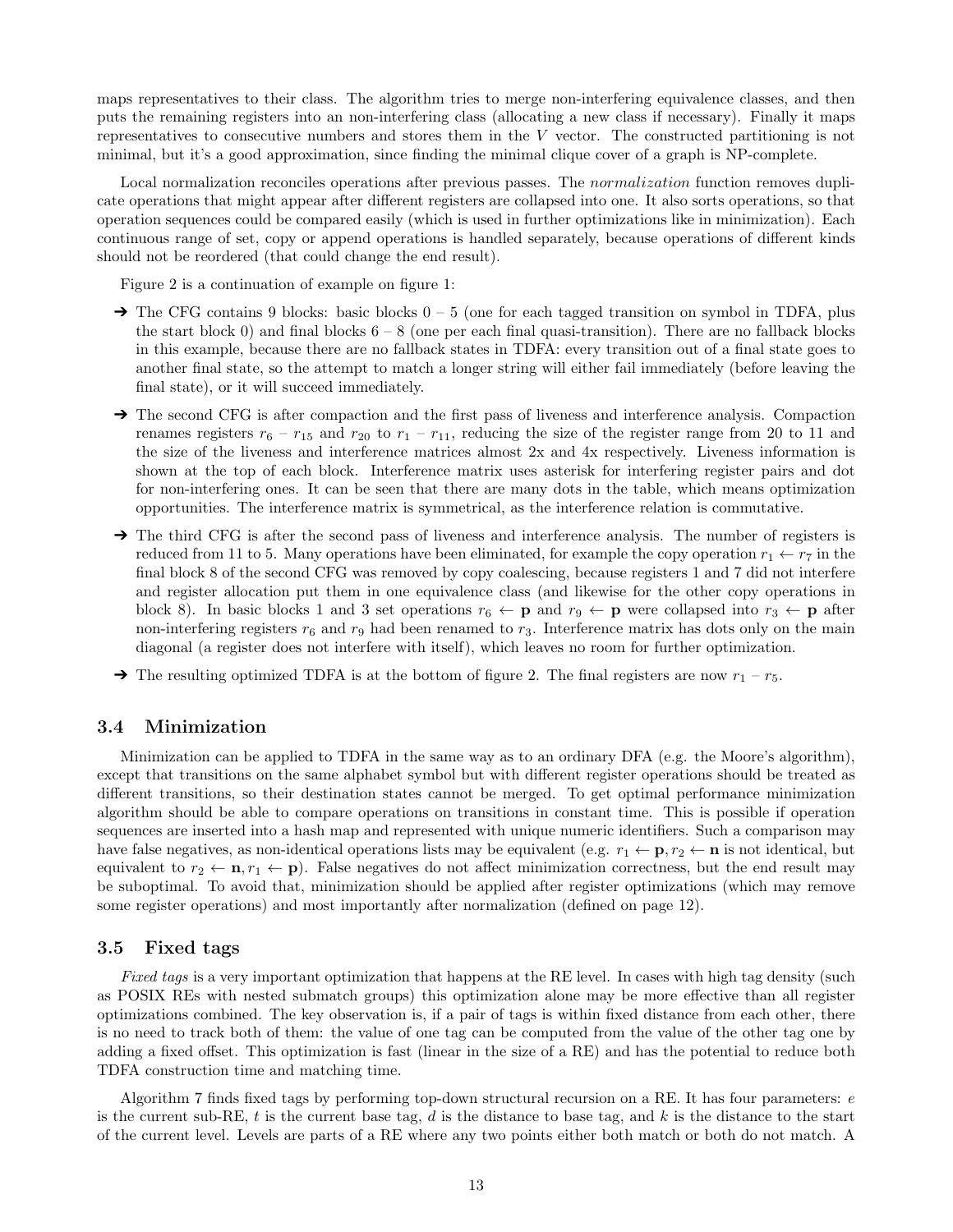

Figure 2: Register optimizations for TDFA on figure 1. Top to bottom: initial CFG, CFG after compaction with per-block liveness information and interference table, CFG on the second round of optimizations, optimized TDFA with final registers  $r_1$  to  $r_5$ .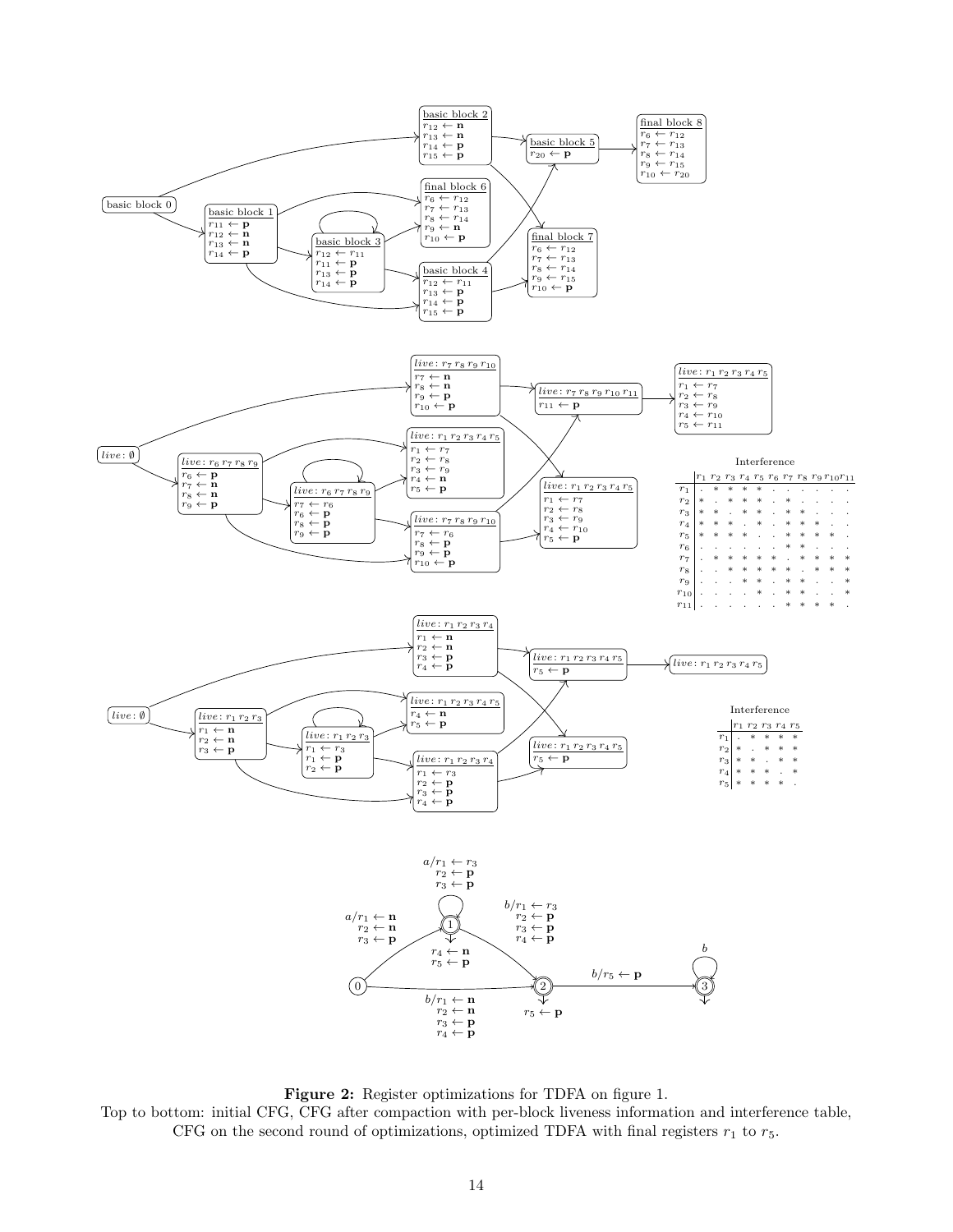level increases on recursive descent into alternative or repetition subexpressions, but not concatenation. Tags on different levels should not be fixed on each other, even if they are within fixed distance on any path that goes through both of them, because there are paths that go through only one tag (so the other one is nil). Tag value −1 denotes the absence of base tag: when descending to the next level initially there is no base tag, and the first tag on the current level becomes the base. One exception is the top level, where the initial base tag should be a special value denoting the rightmost position (which is always known at the end of the match). The algorithm recursively returns the new base tag, the updated distance to base tag, and the updated level distance. Special distance value NaN (not-a-number) is understood to be a fixed point in arithmetic expressions: any expression involving NaN amounts to NaN.

 $fixed\_tags(e, t, d, k)$ 1 if  $e = \epsilon$  then 2 return  $t, d, k$ 3 else if  $e = a \in \Sigma$  then 4 return  $t, d+1, k+1$ 5 else if  $e = e_1 | e_2$  then 6 , , , ,  $k_1 = fixed\_tags(e_1, -1, \text{NaN}, 0)$ 7 , , ,  $k_2 = fixed\_tags(e_2, -1, \text{NaN}, 0)$ 8 if  $k_1 = k_2$  then 9 return  $t, d + k_1, k + k_1$ 10 return  $t$ , NaN, NaN 11 else if  $e = e_1e_2$  then 12  $t_2, d_2, k_2 = fixed\_tags(e_2, t, d, k)$ 13  $t_1, d_1, k_1 = fixed\_tags(e_1, t_2, d_2, k_2)$ 14 return  $t_1, d_1, k_1$ 15 else if  $e = e_1^{n,m}$  then 16 , , , , k<sub>1</sub> = fixed\_tags(e<sub>1</sub>, -1, NaN, 0) 17 if  $n = m$  then 18 **return**  $t, d + n * k_1, k + n * k_1$ 19 return  $t$ , NaN, NaN 20 else if  $e = t_1 \in T$  then 21 if  $t \neq -1$  and  $d \neq NaN$  then 22 mark  $t_1$  as fixed on t with distance d<br>23 **return**  $t, d, k$ return  $t, d, k$ 24 return  $t_1$ , 0, k



Figure 3: Optimized TDFA with fixed tags  $t_1 \leftarrow (\mathbf{n} \text{ if } t_2 = \mathbf{n} \text{ else } t_2 - 1) \text{ and } t_3 \leftarrow (t_5 - 1).$ Tags  $t_2$ ,  $t_4$ ,  $t_5$  correspond to final registers  $r_1$ ,  $r_2$ ,  $r_3$ .

Algorithm 7: Fixed tags optimization.

Figure 3 shows the effect of fixed tags in addition to other optimizations on figure 2:

- → In the example RE  $(1a2)^*3(a|4b)5b^*$  tags  $t_1$  and  $t_2$  are within one symbol from each other, so the value of  $t_1$  can be computed as nil if  $t_2$  is nil, or  $t_2 - 1$  otherwise. Likewise  $t_3$  can be computed as  $t_5 - 1$  (although there are multiple different paths through  $(a|4b)$ , they all have the same length).
- → Fixed tags are identified at the RE level and excluded from TNFA construction and determinization. There are no registers and register operations associated with  $t_1$  and  $t_3$ , except for computing their values from the base tags  $t_2$  and  $t_5$  at the end of match.

### 4 Multi-pass TDFA

TDFA with registers described in section 2 are well suited for ahead-of-time determinization (e.g. in lexer generators) when one can spend considerable time on optimizations in order to emit a more efficient TDFA. However, in RE libraries the overhead on determinization and optimizations is included in the run time, therefore it is desirable to reduce TDFA construction time (although the overhead may be amortized if a RE is compiled once and used to match many strings).

Another concern is the density of submatch information in a RE. TDFA with registers are perfect for *sparse* submatch extraction, when the number of tags is small compared to the size of RE and the runtime performance is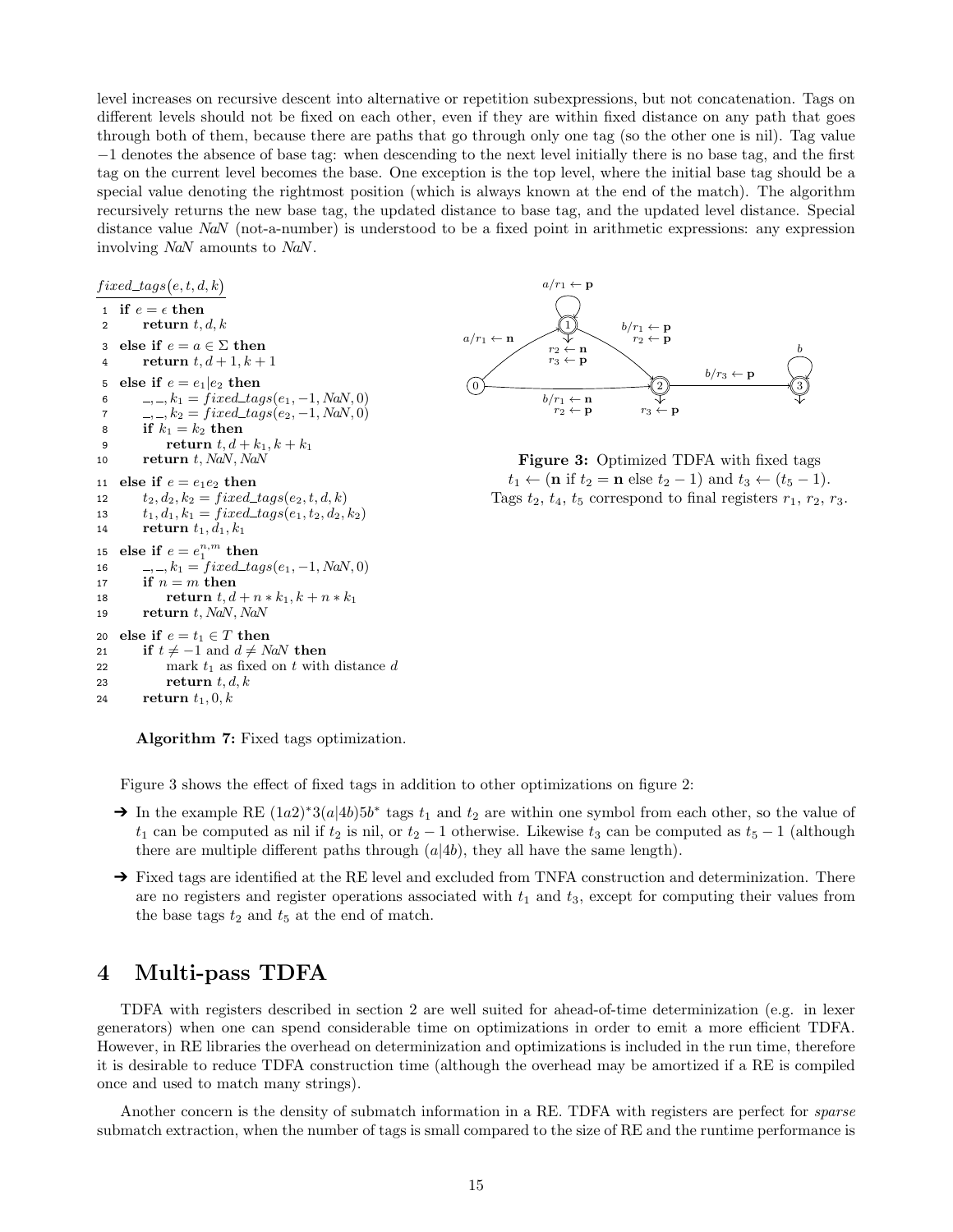expected be close to an ordinary DFA. However, if a RE contains many tags (in the extreme, if every subexpression is tagged) then transitions get cluttered with operations, making TDFA execution very slow. Moreover, the optimizations described in section 3 become problematic due to the size of liveness and interference tables.

Multi-pass TDFA address these issues: they reduce TDFA construction time and they are better suited to dense submatch extraction. The main difference with canonical TDFA is that multi-pass TDFA have no register operations. Instead, as the name suggests, they have multiple passes: a forward pass that matches the input string and records a sequence of TDFA states, and one or more backward passes that iterate through the recorded states and collect submatch information (one backward pass is sufficient, but an extra pass may be used e.g. to estimate and preallocate memory for the results). The representation of submatch results may vary and affects only the backward pass(es); forward pass is the same for all representations.

Multi-pass TDFA construction differs from algorithm 3 in section 2 in a few ways. Recall that a closure C corresponds to a TDFA transition between states  $s$  and  $s'$ . For multi-pass TDFA closure configurations are extended to five components  $(q, o, r, h, l)$  where the new component o is the origin TNFA state in s that leads to state q in s ′ , and the remaining components are as in algorithm 3. Origins are needed to trace back the matching TNFA path from a sequence of TDFA states. Path fragments corresponding to closure configurations are represented with backlinks, and every TDFA transition is associated with a backlink array. A backlink is a pair  $(i, h)$  where i is an index in backlink arrays on preceding transitions, and h is a tag sequence corresponding to the h-component of a configuration. Backlinks on transitions do not map one-to-one to configurations, because in TDFA $(1)$  contrary to TDFA $(0)$  configurations with identical origins have identical h-components (inherited

 $unique\_origins(C)$  $1$  U : mapping from TNFA states in C to integers 2  $i = 0$ 3 for each unique origin  $o$  in  $C$  do 4 for each  $(q, o', \_, \_, \_)$  in C such that  $o' = o$  do 5  $U[q] = i$ 6  $i = i + 1$ 7 return  $U$  $match(F, a_1 ... a_n)$ 8  $V = \{s_0\}$ 9 for  $k = \overline{1, n}$  do 10 if  $s = \delta(s, a_k)$  is defined then 11 append s to V 12 else return ∅ 13 return V  $extract\_offsets(\mathcal{F}, a_1 \ldots a_n, s_0 \ldots s_n)$ 14  $E = \{\emptyset\}_{i=1}^{|T|}$  (no value for each tag) 15  $(i,h) = \varphi(s_n)$ 16  $k = n$ 17 while  $true$  do 18 **for** tag t in h in reverse order **do** 19 if  $t > 0$  and  $E[t] = \emptyset$  then 20  $E[t] = k$ 21 else if  $E[-t] = \emptyset$  then 22  $E[-t] = -1$ 23 if  $k = 0$  then break 24  $( \_, B ) = \delta(s_{k-1}, a_k)$ 25  $(i, h) = B[i]$ 26  $k = k - 1$ 27 return E  $construct\_backlinks(C, U, U')$ 28  $B:$  backlink array of size  $|range(U')|$ 29 for each  $(q, o, \_, h, \_)$  in C do 30  $i = U'[\hat{q}]$ 31 if  $B[i]$  is undefined then 32  $B[i] = (U[o], h)$ 33 return B  $extract\_tstring(F, a_1 \ldots a_n, s_0 \ldots s_n)$ 34  $(i,h) = \varphi(s_n)$ 35  $x = h$ 36 for  $k = \overline{n, 1}$  do 37  $(-, B) = \delta(s_{k-1}, a_k)$ 38  $(i, h) = B[i]$ 39  $x = h \cdot a_k \cdot x$ 40 return x  $extract\_offset\_lists(\mathcal{F}, a_1 \ldots a_n, s_0 \ldots s_n)$ 41  $E = \{\{\}\}_{i=1}^{|T|}$  (empty list for each tag) 42  $(i,h) = \varphi(s_n)$ 43  $k = n$ 44 while true do 45 **for** tag t in h in reverse order **do** 46 if  $t > 0$  then 47 **prepend k to**  $E[t]$ 48 else 49 prepend  $-1$  to  $E[-t]$ 50 if  $k = 0$  then break 51  $( \_ , B ) = \delta(s_{k-1}, a_k)$ 52  $(i, h) = B[i]$ 53  $k = k - 1$ 54 return E

**Algorithm 8:** Backlink construction and matching with multi-pass TDFA  $\mathcal{F} = (\Sigma, T, S, S_f, s_0, \delta, \varphi)$ .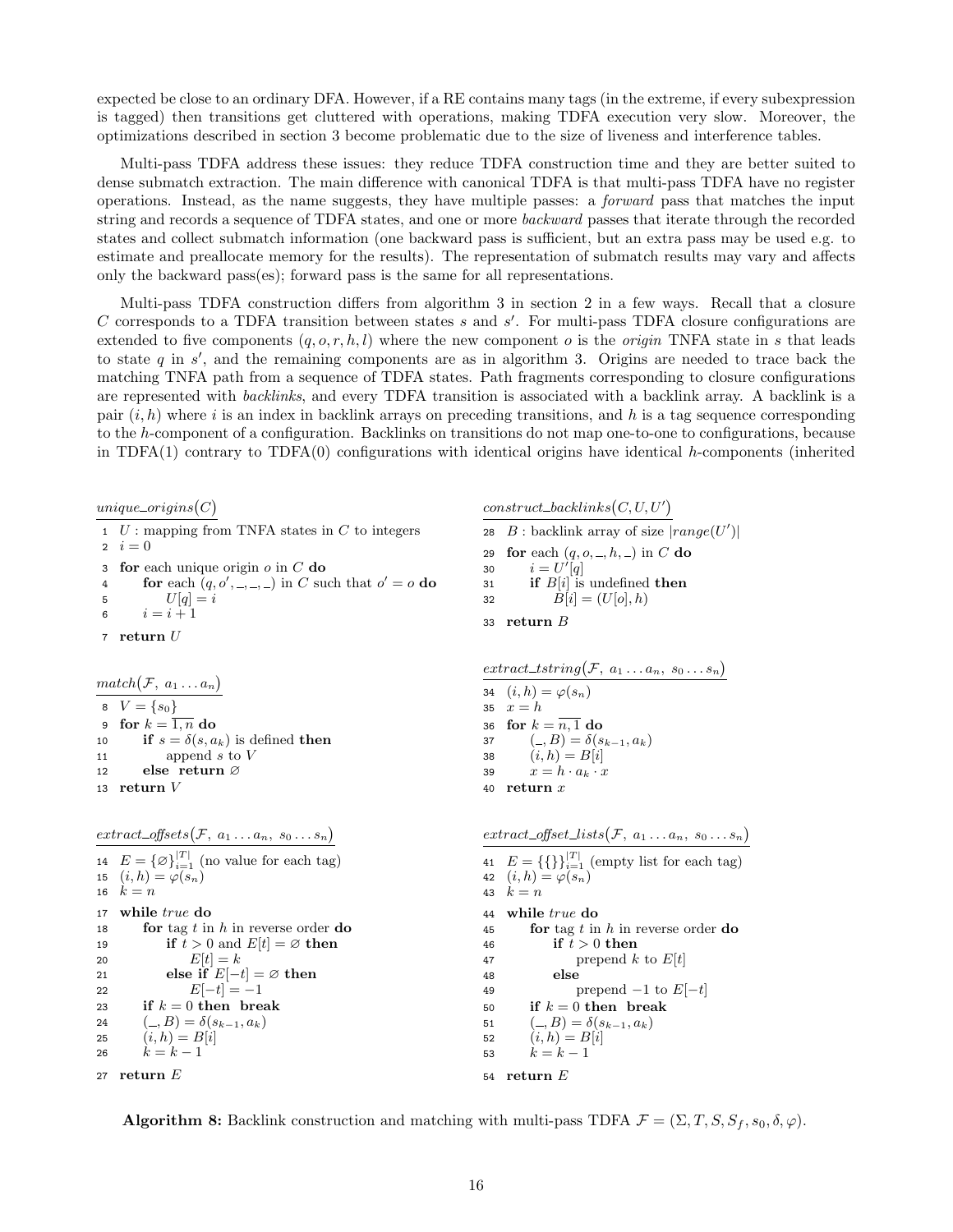from the lookahead tags), resulting in identical backlinks. To deduplicate such backlinks, unique origins in algorithm 8 creates a per-state mapping from origin state to a unique origin index. Transition function is defined as  $\delta(s, a) = (s', B)$  where  $B = construct\_backlinks(C, U, U')$  and U, U' are the unique origin mappings for s and s' respectively. Final TDFA states are associated with a single backlink, and the final function is defined as  $\varphi(s) = (i, l)$  where i is the unique origin index of the final state  $q_f$  in C and l is the lookahead tag sequence (*l*-component of the final configuration). The resulting TDFA has no registers or register operations; the R and  $R_f$  components are removed from TDFA, and functions transition regops, final regops and their dependencies in algorithm 3 are not needed.

Algorithm 8 shows matching with a multi-pass TDFA. The forward pass is defined by the function match, which executes TDFA on a string  $a_1 \ldots a_n$  and returns the matching sequence of TDFA states  $s_0 \ldots s_n$  (or  $\varnothing$  on failure). Backward pass depends on the representation of submatch results; we provide three variants for offsets, offset lists and tagged strings. In each case the backward pass follows a sequence of backlinks from the final state to the initial state. Function extract\_offsets extracts the last offset for each tag and avoids overwriting it by initializing all offsets to  $\varnothing$  and checking each offset before writing. Function extract\_offset\_lists is similar, but it collects offsets into lists. Function *extract\_tstring* concatenates the h-components of backlinks interleaved with input symbols (this representation can be used to reconstruct a full parse tree, see [6] section 6).

In practice we found that the following details affect performance of algorithm 8. The h-components of backlinks should be stored as arrays which allow fast access to individual tags, rather than linked lists packed in a prefix tree (the latter representation was used for multi-valued tags in section 3). The forward pass should record references to backlink arrays instead of TDFA states in order to reduce the number of indirections and lookups. For tagged strings a separate backward pass may be used to estimate the amount of space for the resulting string and preallocate it. If tags in a RE have nested structure (e.g. in the case of POSIX capturing groups) then negative transition should be added only for the topmost tag of a subexpression (as described in [6] section 9) rather than for all nested tags (as described in algorithm 2). The mapping from a tag to its nested tags should be stored separately and used during matching (as in [6] section 6).

Figure 4 shows multi-pass TDFA for the running example (compare it with figure 1):

- $\rightarrow$  TDFA transition  $0 \rightarrow 1$  has two backlinks because the five configurations in state 1 originate in two TNFA states 2 and 9. Likewise transition  $1 \rightarrow 1$  has two backlinks corresponding to origins 2 and 9, transitions  $0 \rightarrow 2$  and  $1 \rightarrow 2$  have one backlink corresponding to origin 12, and transitions  $2 \rightarrow 3$  and  $3 \rightarrow 3$  have one backlink corresponding to origin 15.
- $\rightarrow$  Final states 1, 2 and 3 have a backlink corresponding to the final configuration with TNFA state 17.
- $\rightarrow$  The *i*-component of each backlink equals to the unique origin index of the configuration *o*-component. For example, both backlinks on transition  $1 \rightarrow 1$  have  $i = 0$  because their configurations (in the shadow TDFA state mapped to state 1 on figure 1) have origins 2 and 9 in TDFA state 1, which have the same unique origin index 0 (because they both have origin 2 in TDFA state 0). Consequently, both backlinks on transition  $1\rightarrow 1$  connect to the first backlink on transitions  $0\rightarrow 1$  and  $1\rightarrow 1$ . On the other hand, the final backlink in state 1 connects to the second one.



**Figure 4:** Multi-pass TDFA for RE  $(1a2)^*3(a|4b)5b^*$  matching string aab.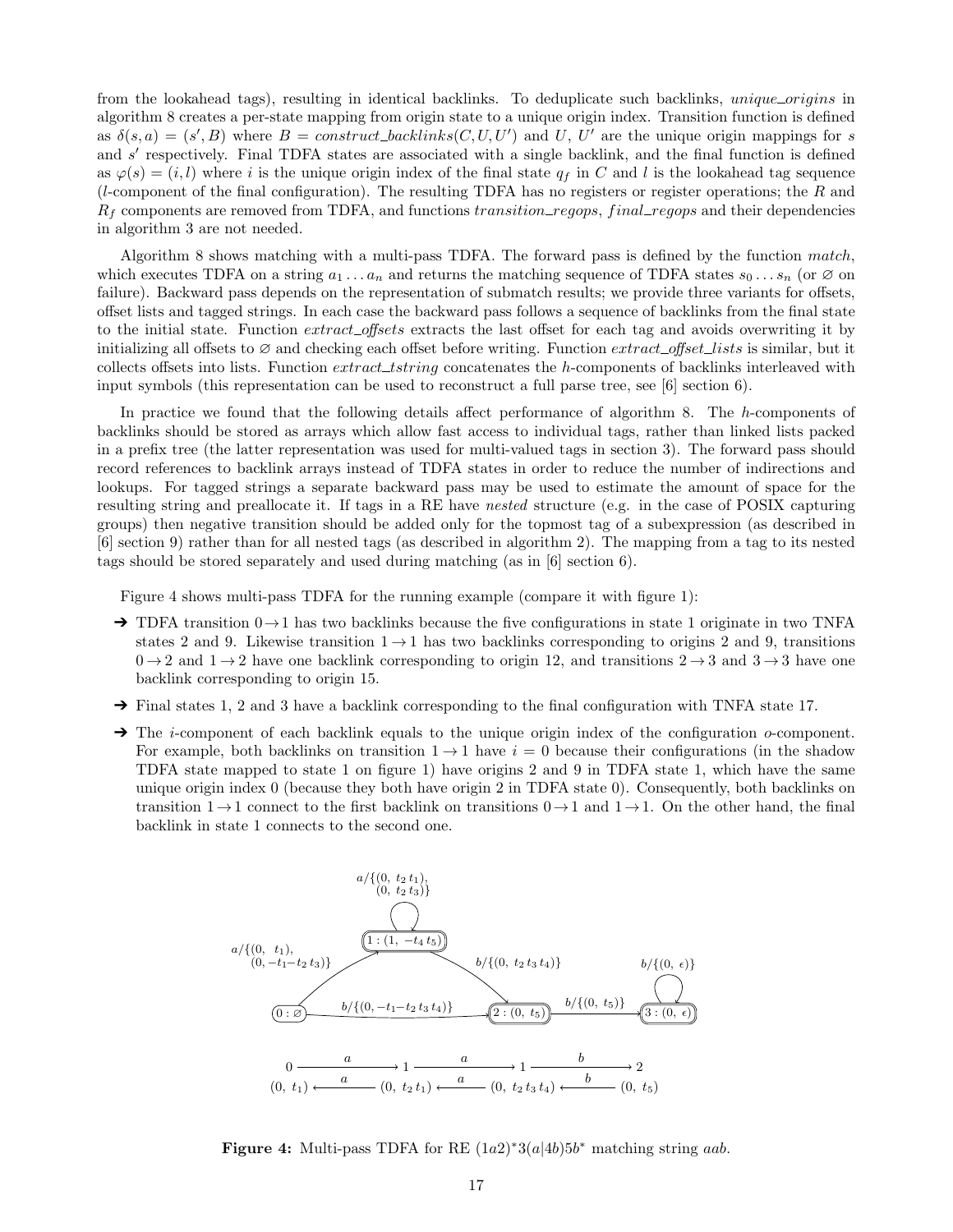- $\rightarrow$  The sequence of TDFA states matching aab is  $0 \rightarrow 1 \rightarrow 1 \rightarrow 2$ , and backlinks can be traced back from the final backlink in state 2 using i-component as index in backlink arrays.
- $\rightarrow$  Submatch results for string *aab* are as follows. Single offsets:  $t_1 = 1$ ,  $t_2 = 2$ ,  $t_3 = 2$ ,  $t_4 = 2$ ,  $t_5 = 3$ . Offset lists:  $t_1 = \{0, 1\}, t_2 = \{1, 2\}, t_3 = \{2\}, t_4 = \{2\}, t_5 = \{3\}.$  Tagged string:  $1 a 2 1 a 2 3 4 b 5.$

## 5 Evaluation

In this section we evaluate TDFA performance in practice and compare it to other algorithms. We present three groups of benchmarks that cover different settings and show different aspects of the algorithm:

- 1. AOT determinization (figures 5, 6, 7, 8). We compare three lexer generators: RE2C [4], Ragel [14] and Kleenex [13] that are based on different types of deterministic automata. All of them generate optimized C code, which is further compiled to binary by GCC and Clang. The generated programs do string rewriting: they read 100MB of input text and insert markers at submatch extraction points. These benchmarks use leftmost-greedy disambiguation. The following automata are compared:
	- **TDFA(1)**, the algorithm described by Trafimovich in  $[3]$  and presented in this paper. It is implemented in RE2C with the optimizations described in section 3.
	- **TDFA(0)**, the original algorithm described by Laurikari in [1]. Contrary to TDFA(1) that use one-symbol lookahead, TDFA(0) do not use lookahead: the two types of automata are called so by analogy with  $LR(1)$  and  $LR(0)$ . TDFA $(0)$  apply register operations to the incoming transition, while TDFA(1) split them on the lookahead symbol and apply them to the outgoing transitions, which reduces the number of tag conflicts. As a consequence, TDFA(0) typically require more registers and copy operations, which makes them slower than TDFA(1); see [3] for a detailed comparison. TDFA(0) algorithm is also implemented in RE2C and benefits from the same optimizations as TDFA(1).
	- StaDFA, the algorithm described by Chowdhury in [11], with a few modifications of our own that were necessary for correctness. It is very similar to TDFA, but the automata have register operations in states rather than on transitions (which implies that staDFA do not use lookahead). The algorithm is implemented in RE2C and uses the same optimizations as  $TDFA(1)$  and  $TDFA(0)$ .
	- DSSTs, the algorithm described by Grathwohl in [8]. DSSTs stands for Deterministic Streaming String Transducers; these are more distant relatives to TDFA, better suited to string rewriting and full parsing. DSST states contain path trees constructed by the  $\epsilon$ -closure, while TDFA states contain similar information decomposed into register tables and lookahead tags. DSST registers contain fragments of strings over the output alphabet (the analogue of our tagged strings). Register operations on transitions concatenate and move string fragments. DSSTs are implemented in Kleenex.
	- Ordinary **DFA** with ad-hoc user-defined actions and manual conflict resolution via precedence operators, implemented in Ragel. This approach is fast, but it has correctness issues: in some cases it is impossible to resolve the conflicts between actions by preferring one action over the other; instead, it is necessary to keep both actions until more input is consumed and non-determinism is resolved. But this is also impossible, as the actions modify the same shared state (e.g. set the same local variables). An action may conflict with itself on different transitions due to non-determinism.
- 2. JIT determinization,  $C++$  (figure 9). These benchmarks compare  $TDFA(1)$  and multi-pass  $TDFA(1)$ presented in section 4 in the case of single offsets and offset lists. Both algorithms are implemented in a C++ library based on RE2C. These benchmarks use POSIX disambiguation.
- 3. JIT determinization, Java (figures 10, 11). We compare two independent implementations: one in pure Java (by Borsotti), and one in C++ via JNI, based on RE2C (by Trafimovich), both published as part of the RE2C repository [5]. These benchmarks compare  $\mathbf{TDFA}(1)$  and **multi-pass**  $\mathbf{TDFA}(1)$  in the case of single offsets, offset lists and tagged strings, and with different submatch density: sparse tags and full parsing (where every subexpression in a RE is tagged). They use POSIX disambiguation.

Hardware specifications: Intel Core i7-8750H CPU with 32 KiB L1 data cache, 32 KiB L1 instruction cache, 256 KiB L2 cache, 9216 KiB L3 cache, 32 GiB RAM. Software versions: RE2C 3.0, Ragel 7.0.4, Kleenex built from Git at commit d474c60, GCC 11.2.0, Clang 13.0.0, OpenJDK 17.0.1.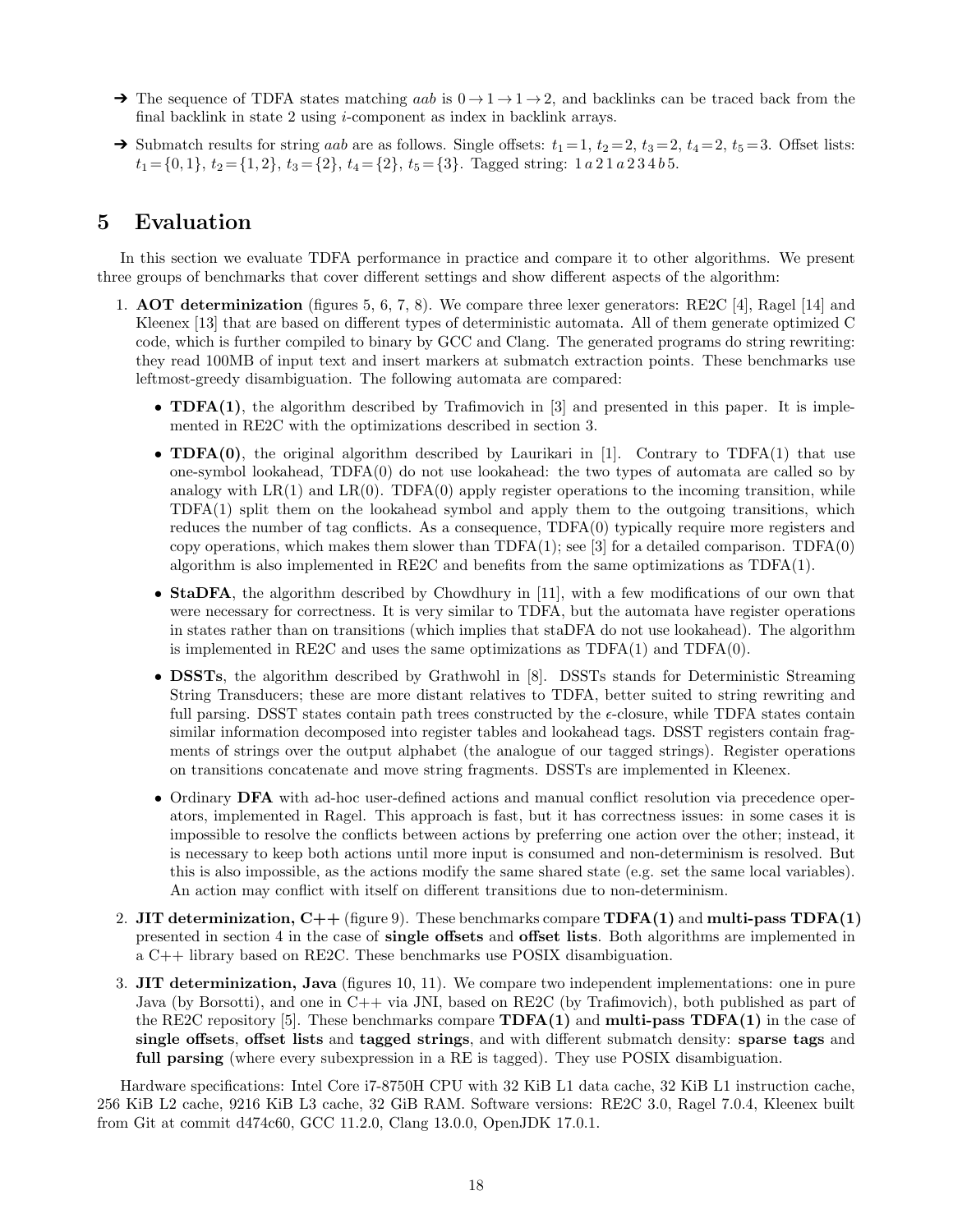

Figure 5: Benchmarks for AOT determinization, real-world REs.

Figure 5 shows benchmark results for AOT determinization in the case of real-world REs that are likely to be used in practice: HTTP message headers, URI, Apache logs, date, email addresses and IP addresses. REs vary from very large and complex to small and simple; the number of tags in REs varies accordingly.

The main conclusions are:

- TDFA(1) and ordinary DFA are close in size and speed (the result often depends on GCC/Clang).
- In simple cases staDFA and  $TDFA(0)$  are on par with  $TDFA(1)$ , but in complex cases they are considerably slower and larger, and staDFA can get extremely large.
- DSSTs are generally slower and larger in most of the cases.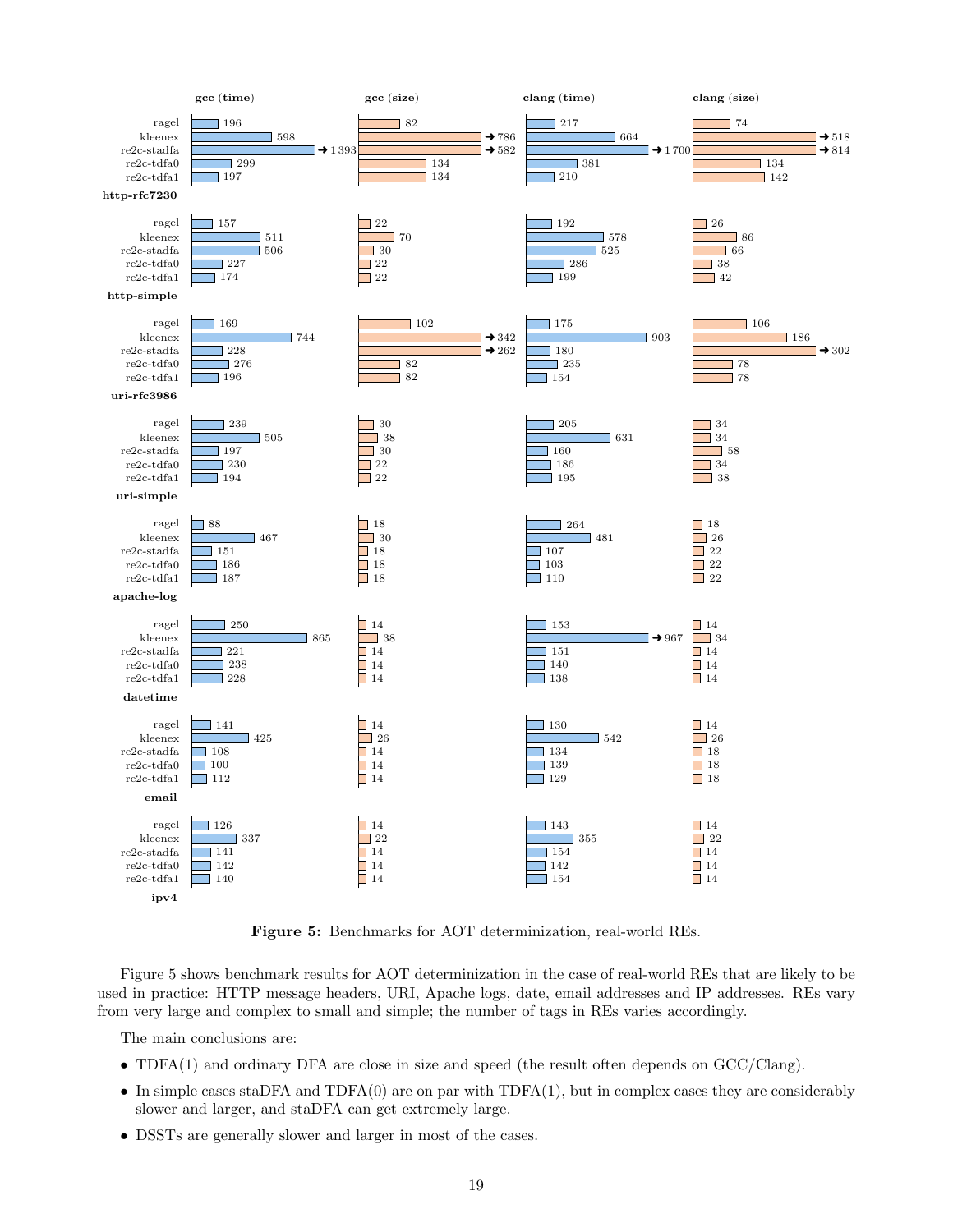

Figure 6: Benchmarks for AOT determinization, artificial REs with alternative.

Figure 6 shows benchmark results for AOT determinization in the case of artificial REs with emphasis on alternative, in series of increasing size, complexity and the number of tags. Ordinary DFA are excluded because Ragel's ad-hoc disambiguation operators do not allow to implement all cases correctly. Conclusions:

- TDFA(1) perform better than other algorithms.
- TDFA $(0)$  are generally slower than TDFA $(1)$ ; the difference grows with RE size.
- StaDFA are close to TDFA(1) on small REs, but they degrade on large REs in both size and speed.
- DSSTs are generally slower and almost always larger than TDFA(1).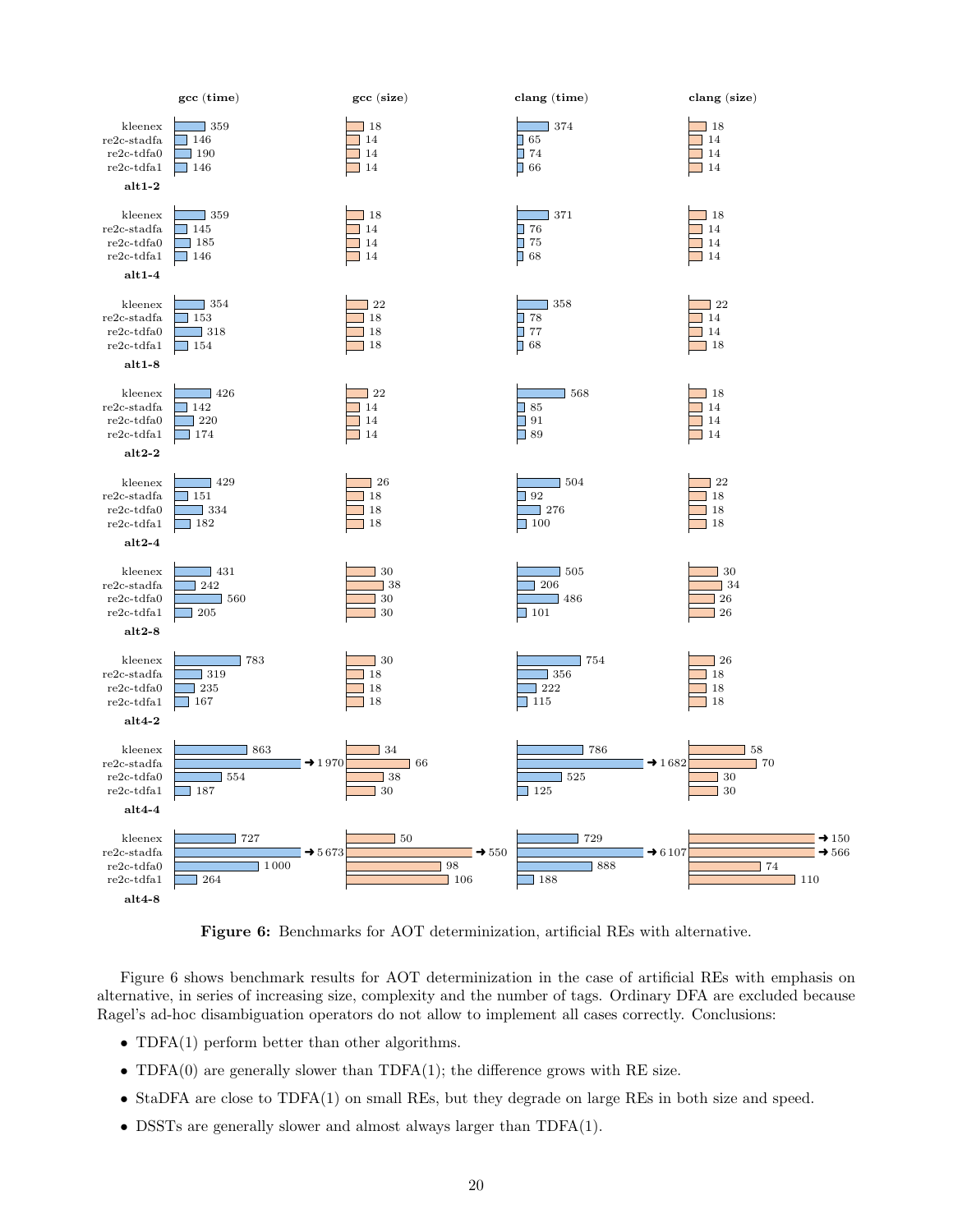

Figure 7: Benchmarks for AOT determinization, artificial REs with concatenation.

Figure 7 shows benchmark results for AOT determinization in the case of artificial REs with emphasis on concatenation, in series of increasing size, complexity and the number of tags. Ordinary DFA are excluded because Ragel's ad-hoc disambiguation operators do not allow to implement all cases correctly. Conclusions:

- TDFA(1) perform better than other algorithms.
- TDFA $(0)$  are slower than TDFA $(1)$ , but the difference is not radical.
- StaDFA are slower than TDFA(1) on small REs, and the difference gets radical with RE size.
- DSSTs are generally slower and almost always larger than TDFA(1).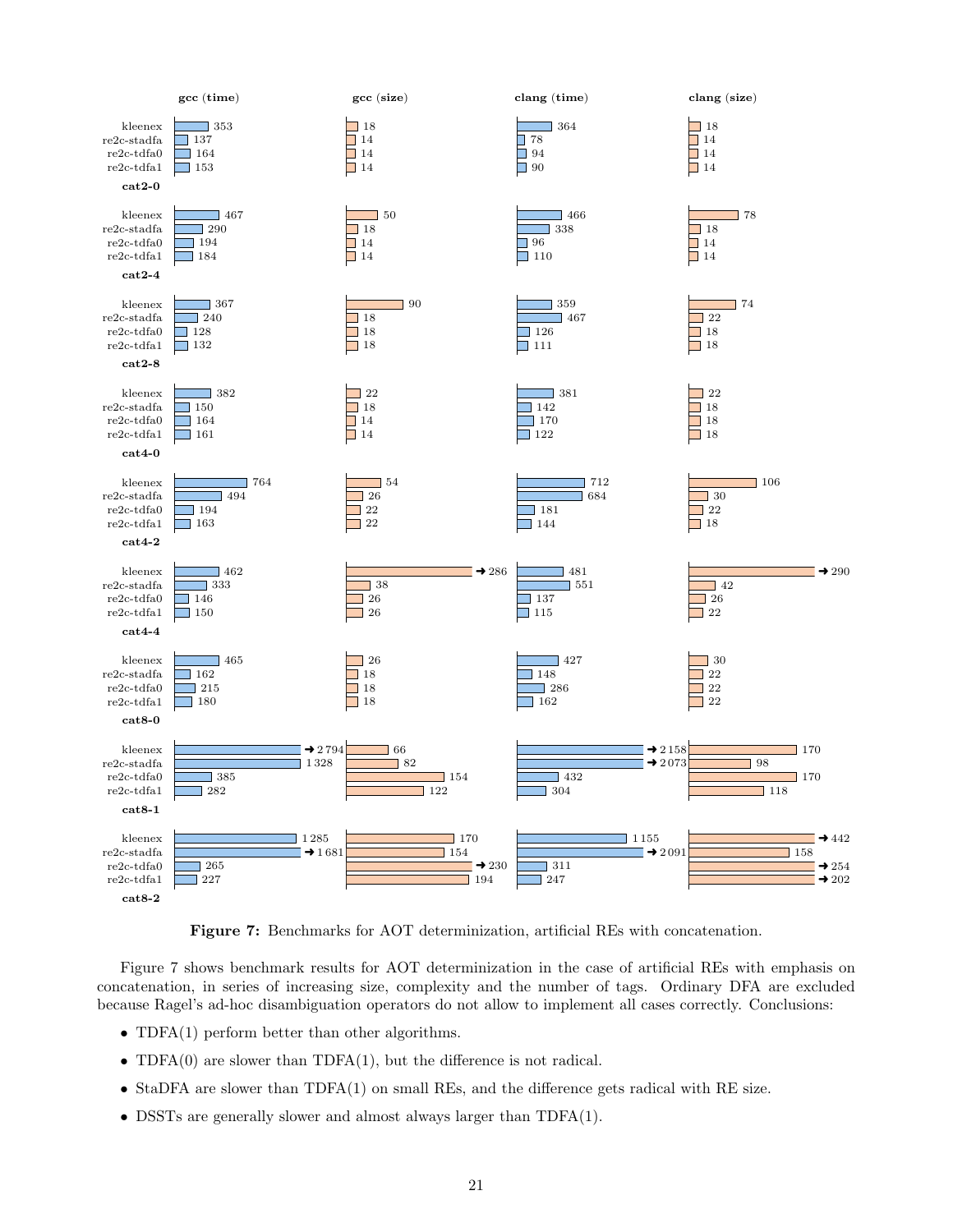

Figure 8: Benchmarks for AOT determinization, artificial REs with repetition.

Figure 8 shows benchmark results for AOT determinization in the case of artificial REs with emphasis on repetition, in series of increasing size, complexity and the number of tags. Ordinary DFA are excluded because Ragel's ad-hoc disambiguation operators do not allow to implement all cases correctly, and DSSTs are excluded in cases where they get too large to be compiled. Conclusions:

- TDFA(1) perform better than other algorithms.
- TDFA $(0)$  are slower than TDFA $(1)$ , but the difference is not radical.
- StaDFA are slower and larger than TDFA(1) on small REs, and the difference gets radical with RE size.
- DSSTs are generally larger than TDFA(1), and the difference gets extreme with RE size.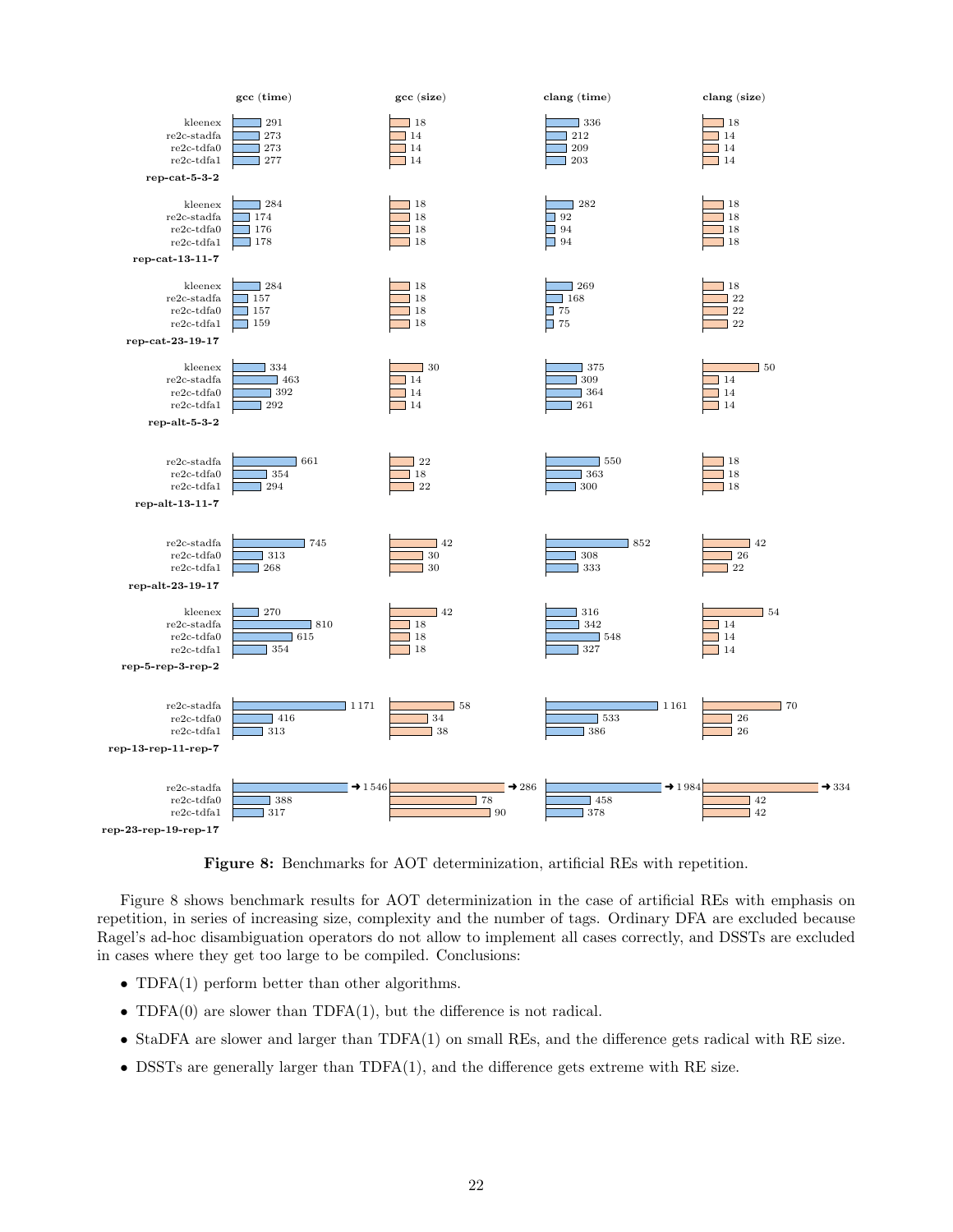

 $\Box$  5.2

 $(a)^*a^{1000}$ 

Figure 9: Benchmarks for JIT determinization, C++ (regcomp/regexec time, relative).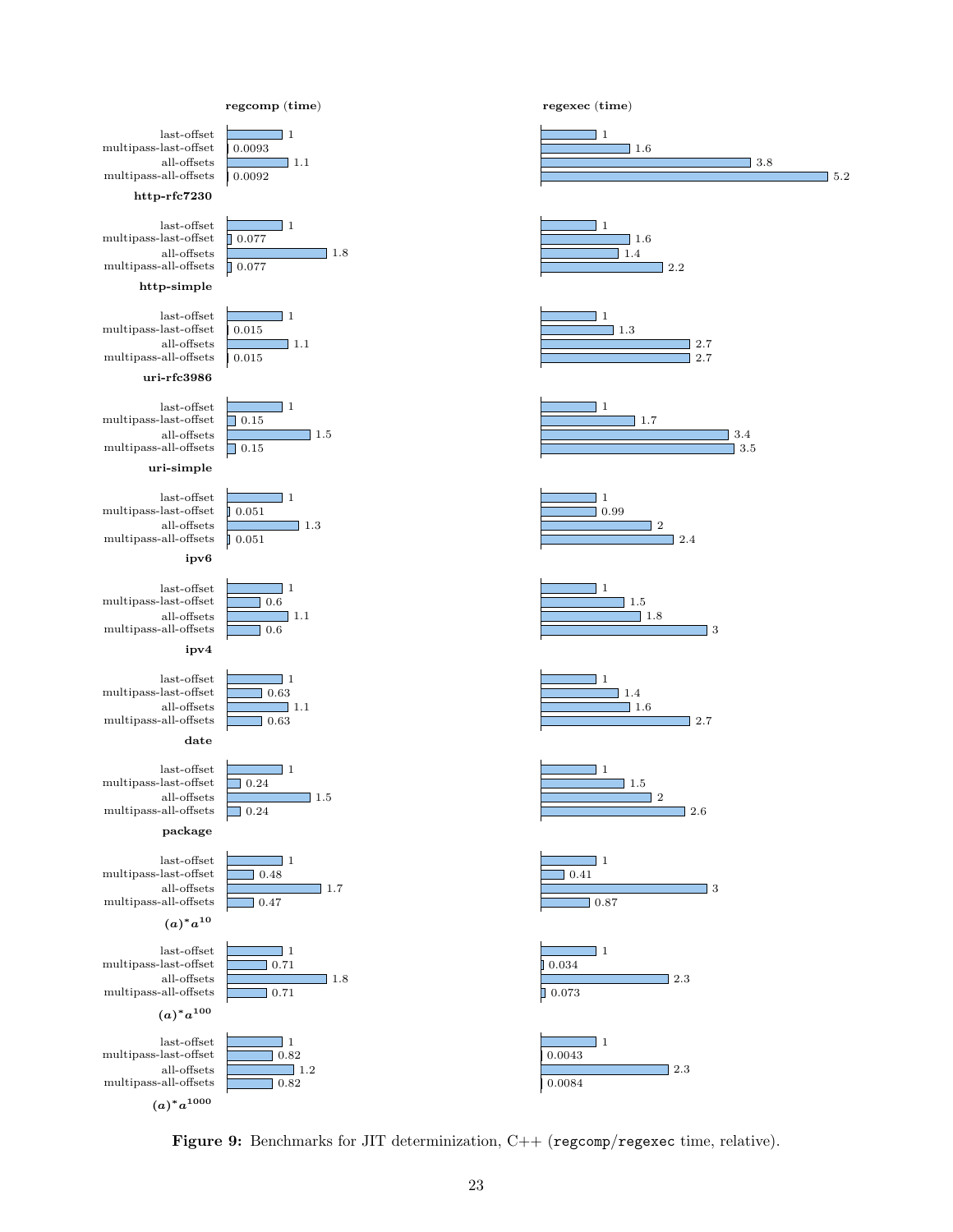





Figure 11: Benchmarks for JIT determinization, Java, full parsing (regexec speed).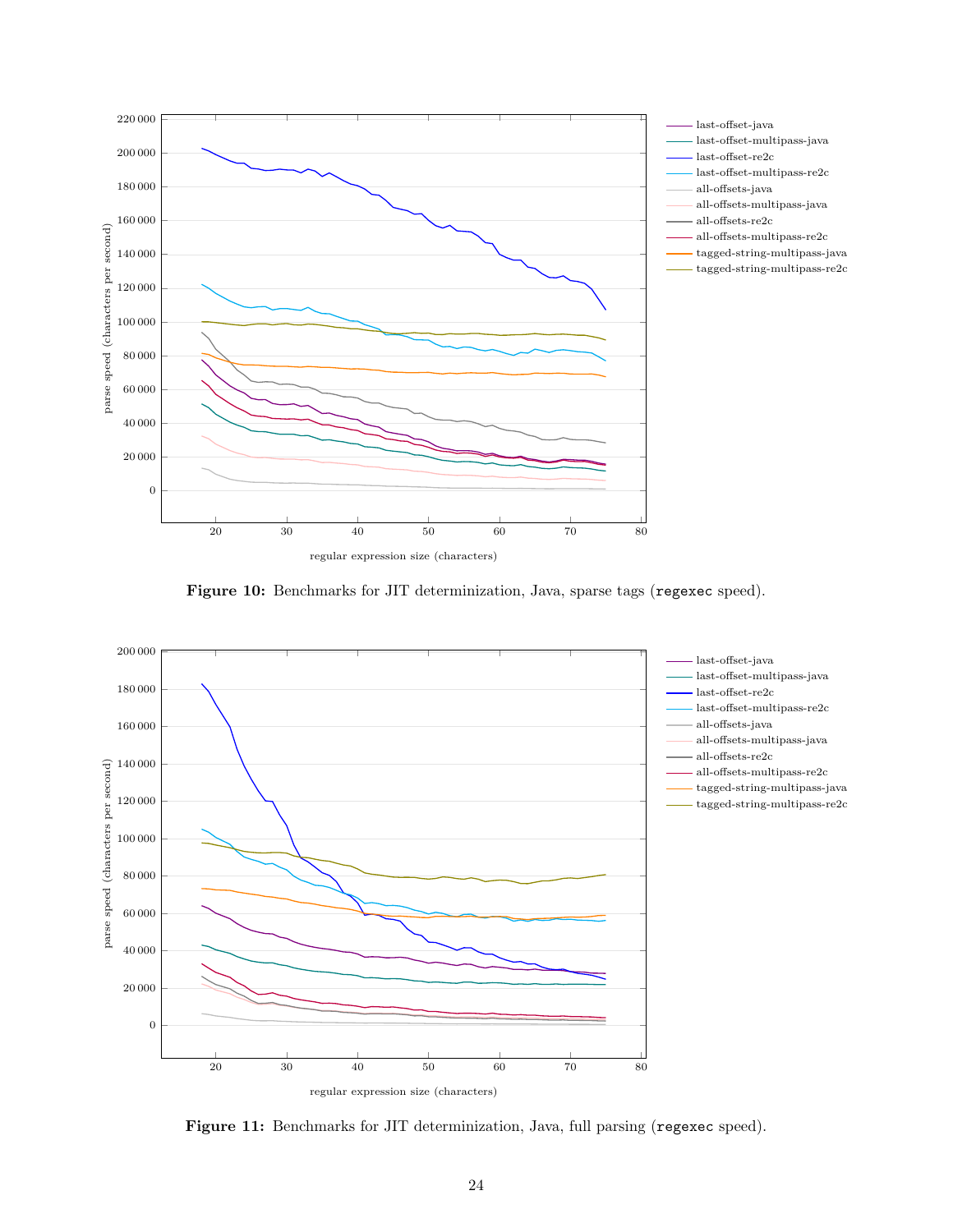Figure 9 shows benchmark results for JIT determinization, C++. Time is shown relative to the first row. There are two groups of benchmarks: real-world REs and artificial REs  $(a)^*a^{10^k}$  for  $k \in \{1, 2, 3\}$ . Conclusions:

- Compilation is predictably slower for TDFA than for multi-pass TDFA for both groups, as multi-pass TDFA do not need register actions and subsequent register optimizations.
- Execution time differs for the two groups: for real-world benchmarks TDFA are generally faster than multi-pass TDFA, while for artificial benchmarks TDFA are much slower than multi-pass TDFA, and the difference grows with the size of RE. In fact artificial REs demonstrate a pathological case for TDFA with register actions: increasing k results in increased degree of nondeterminism, which requires more registers and copy operations in order to track all nondeterministic values. High degree of nondeterminism is specific to some REs with counted repetition, as demonstrated in [3] (page 21).
- The results are similar for single-offset and offset-list cases, although the latter is predictably slower.

Figures 10 and 11 show benchmark results for JIT determinization, Java, in the case of sparse tags and full parsing respectively. The plots show the dependence of matching speed on RE size. Conclusions:

- Remarkably, the case of tagged strings with multi-pass TDFA is the only one that shows almost no degradation with RE size (the lines are almost horizontal). This holds for both implementations.
- TDFA with register actions (the RE2C implementation) is clearly the fastest algorithm in the case of sparse tags. However, in the case of full parsing it either degrades faster than multi-pass TDFA (in the last-offset case), or it is generally slower (in the offset-list case). For pure-Java implementation multi-pass TDFA is almost always faster than TDFA with register actions.

## 6 Conclusions

TDFA(1) are generally faster and smaller than other automata capable of submatch extraction.

Optimizations play a very important part in any performance-sensitive TDFA implementation (compare the unoptimized TDFA on figure 1 with the final optimized TDFA on figure 3).

The overhead on submatch extraction depends on tag density and degree of nondeterminism in a RE. In the case of sparse tags with low nondeterminism TDFA with register actions are by far the fastest and have negligible difference compared to ordinary DFA. In the case of high tag density (in the extreme, full parsing) or in the case of highly nondeterministic REs multi-pass TDFA are more efficient.

The overhead on submatch extraction depends on the representation of submatch results. Tagged string extraction with multi-pass TDFA is the only algorithm that shows almost no degradation with RE size. Extracting only the last offset is predictably faster than extracting all offsets (fortunately, the choice is individual for each tag, so all offsets can be extracted only for a selected subset of tags).

Multi-pass TDFA are better suited to JIT determinization than TDFA with register actions.

## 7 Future work

One very useful direction of future work is to find *deterministic points* in a RE. Often shifting a tag by a fixed number of characters in a concatenation subexpression can reduce its degree of nondeterminism (the maximum number of registers in a single TDFA state needed to track all parallel versions of the same tag). As a consequence, this means fewer registers and register operations. For example, tag  $t_1$  in  $a^*1a^ka^*$  has nondeterminism degree k and requires  $2 * k$  register operations, while tag  $t_2$  in  $a^* a^k 2a^*$  has degree is 1 and only 1 operation. But tags  $t_1$  and  $t_2$  are within fixed distance of k characters, so  $t_1$  can be the computed as  $t_2 - k$ . In other words,  $t_2$  is a deterministic point for  $t_1$ . Identifying such points in a RE would be a useful optimization.

### Acknowledgments

I want to thank my parents Vladimir and Elina, my dearest friend and open source programmer Sergei, my teachers Tatyana Leonidovna and Demian Vladimirovich and the whole open source community. And, of course, my coauthor Angelo who was the greatest inspiration and help in this work! Ulya Trafimovich